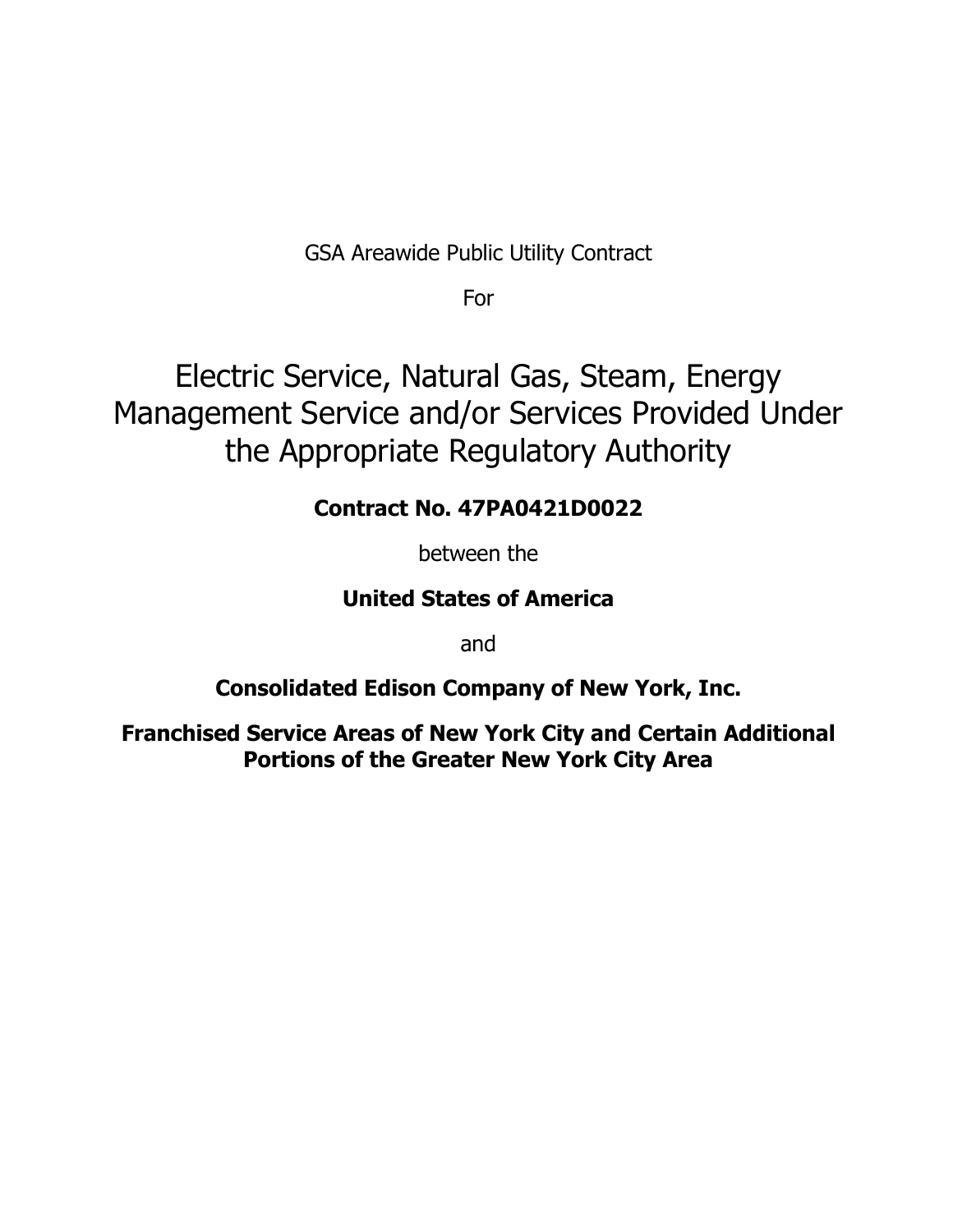# Negotiated Areawide Contract No. 47PA0421D0022

between the

# **United States of America** And **Consolidated Edison Company of New York, Inc.**

# **Table of Contents**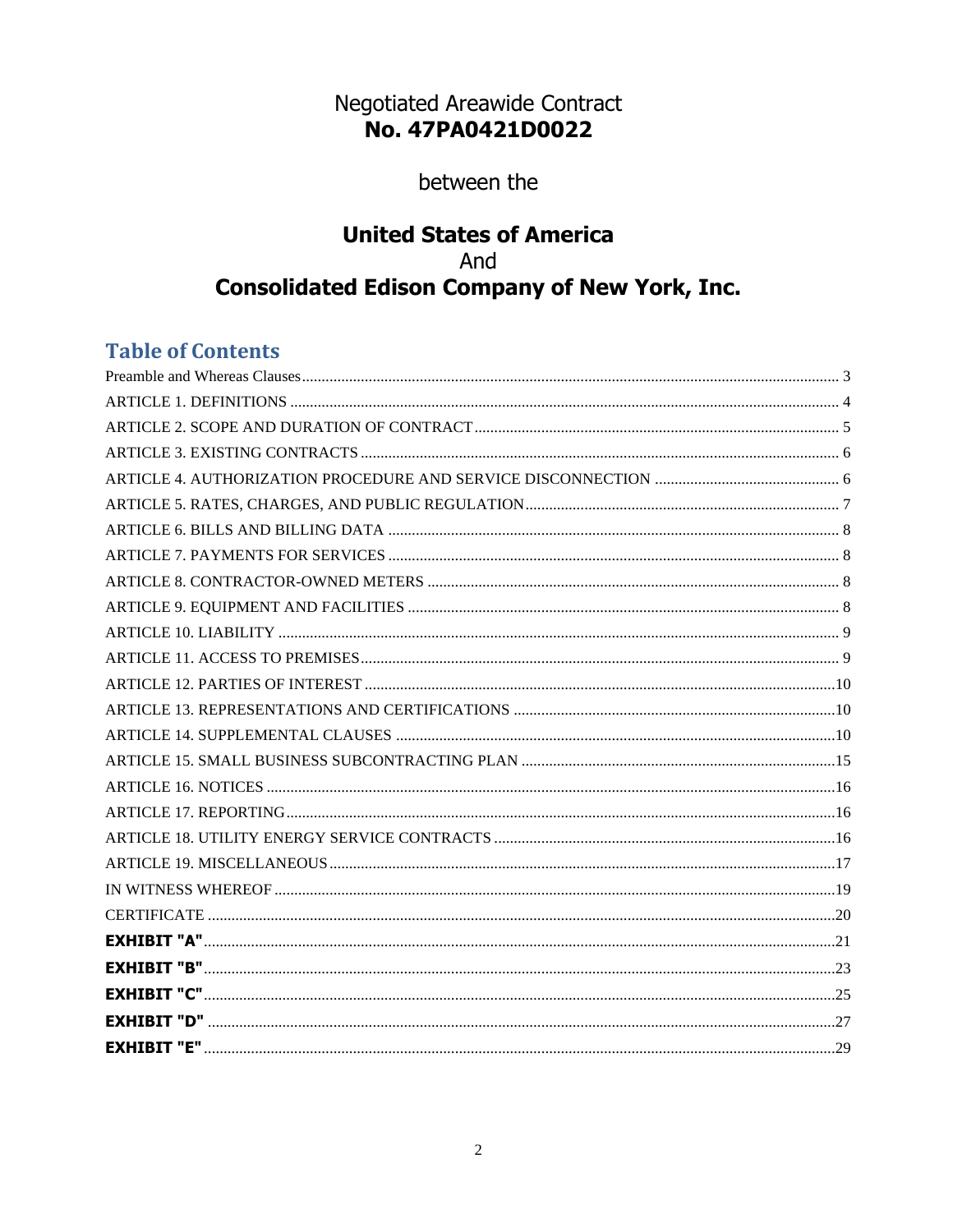# NEGOTIATED AREAWIDE CONTRACT

# No. **47PA0421D0022**

# BETWEEN THE

# **UNITED STATES OF AMERICA**

AND

#### **Consolidated Edison Company of New York, Inc.**

#### **Preamble and Whereas Clauses**

<span id="page-2-0"></span>THIS AREAWIDE CONTRACT FOR Electric Service, Natural Gas, Steam, Energy Management Service and/or Services Provided Under the Appropriate Regulatory Authority is executed this 24th day of May 2021 between the UNITED STATES OF AMERICA, acting through the Administrator of General Services (hereinafter referred to as the "Government"), pursuant to the authority contained in Section 201(a) of the Federal Property and Administrative Services Act of 1949, as amended, 40 U.S.C. 501(b)(1), and, Consolidated Edison Company of New York, Inc., a corporation organized and existing under the laws of the State of New York and having its principal office and place of business at 4 Irving Place, New York, NY 10003 (hereinafter referred to as the "Contractor"):

WHEREAS, the Contractor is an electric, natural gas and steam utility company that is regulated by the New York Public Service Commission ("NYPSC") and the Federal Energy Regulatory Commission (together hereinafter referred to as the "Commissions" or the "Appropriate Regulatory Authority");

WHEREAS, the Contractor now has on file with the Commissions all its effective tariffs, rate schedules, riders, rules and regulatory terms and conditions of Service, as applicable; and

WHEREAS, with some exceptions, the Government is generally required by Chapter 1 of Title 48 of the Federal Acquisition Regulation (FAR), 48 CFR 41.204, to enter into a bilateral contract for Electric Service, Natural Gas, Steam, Energy Management Service and/or Services Provided Under the Appropriate Regulatory Authority at each Federal facility where the value of the Services provided is expected to exceed the simplified acquisition threshold; and

WHEREAS, where the Government has an areawide contract in effect with a particular utility, then such service is normally to be procured thereunder; and

WHEREAS, the Government is now purchasing such electric, natural gas, steam, energy management service from the Contractor under the Areawide Public Utilities Contract No. GS-00P-14-BSD-1058 that expires on 23 May 2021, or under some other service arrangement; and

WHEREAS, the Contractor and the Government mutually desire that this Areawide Contract be used by the agencies of the Government in obtaining electric, natural gas, steam, energy management service and/or services provided under the Appropriate Regulatory Authority from the Contractor and to facilitate the potential partnering arrangements as encouraged and authorized by 10 U.S.C. 2911-2918 and 42 U.S.C. 8256; and

NOW, THEREFORE, in consideration of the premises and mutual covenants herein contained, the parties hereby agree as follows: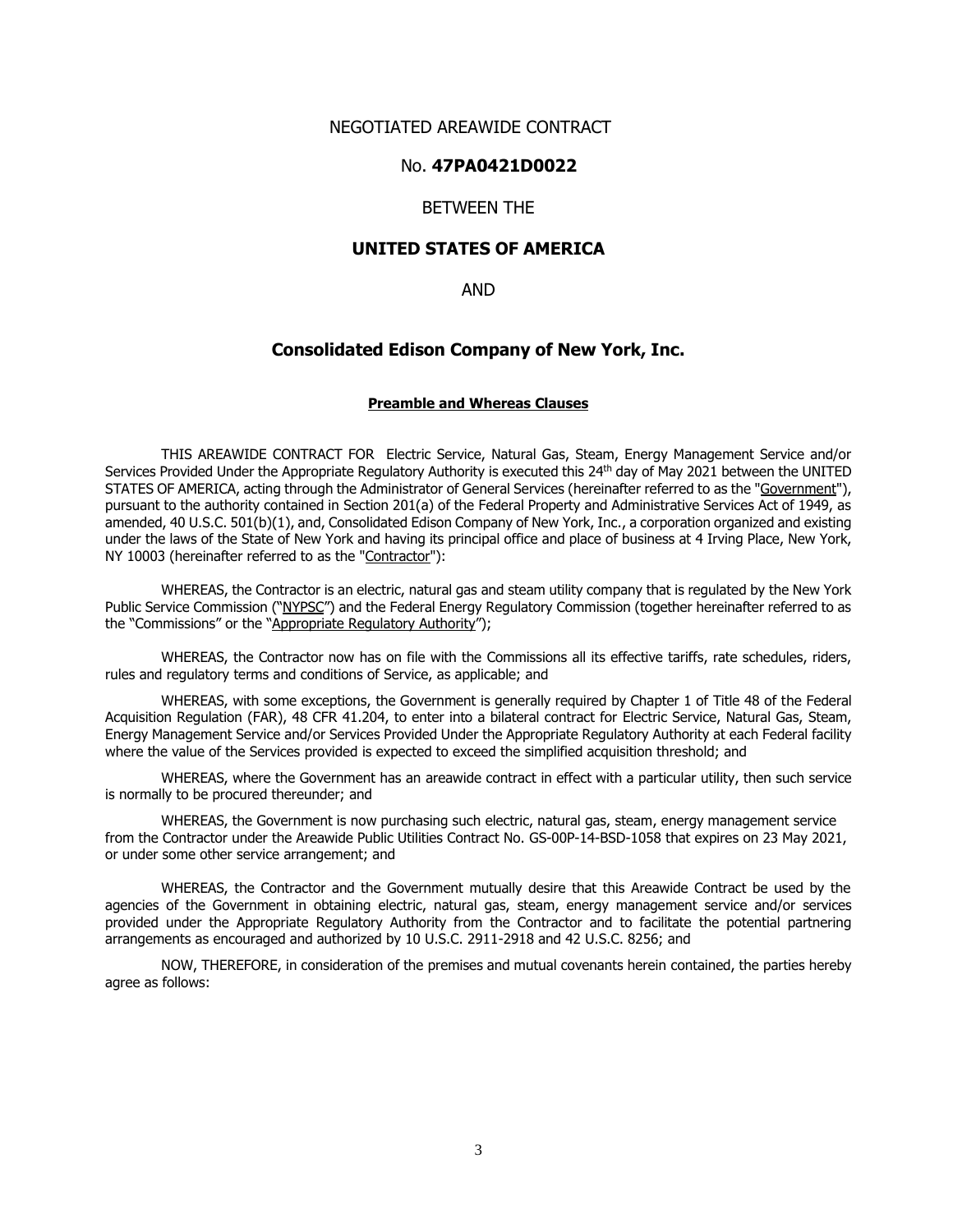#### **ARTICLE 1. DEFINITIONS**

- <span id="page-3-0"></span>**1.1**. As used in this Areawide Contract, the following terms have the meaning as prescribed below:
	- **(a)** "**Agency**" means any Federal department, agency, or independent establishment in the executive branch of the Government, any establishment in the legislative or judicial branches of the Federal Government, or any wholly/mixed ownership Government corporation, as defined in the Government Corporation Control Act, a list of which Agencies may be found at ADM 4800.2E on the General Services Administration website.
	- **(b)** "**Areawide Contract**" means this master contract entered between the Government and Contractor to cover the Service acquisitions of all Federal agencies in the franchised certificated service territory from Contractor for a period not to exceed ten (10) years.
	- **(c) "Authorization**" means an order form used to acquire Services under this Areawide Contract (see **Exhibit "A"** AUTHORIZATION FOR ELECTRIC SERVICE, CHANGE IN ELECTRIC SERVICE, OR DISCONNECTION AND/OR TERMINATION OF ELECTRIC SERVICE, **Exhibit "B"** AUTHORIZATION FOR NATURAL GAS SERVICE, CHANGE IN NATURAL GAS SERVICE, OR DISCONNECTION OF NATURAL GAS SERVICE, **Exhibit "C"** AUTHORIZATION FOR STEAM SERVICE, CHANGE IN STEAM SERVICE, OR DISCONNECTION OF STEAM SERVICE, **Exhibit "D"** AUTHORIZATION FOR ENERGY MANAGEMENT SERVICE, OR DISCONNECTION OF ENERGY MANAGEMENT SERVICE, **Exhibit "E"** AUTHORIZATION FOR THE PROVISION OF SERVICES PROVIDED UNDER THE APPROPRIATE REGULATORY AUTHORITY);
	- **(d)** "**Class of Service**" or "**Service Classification**" means those categories of service established in the Contractor's Tariff as filed with the Commissions.
	- **(e)** "**Connection Charge**" means a Contractor's charge for facilities on the Contractor's side of the delivery point which facilities (1) are required to make connections with the nearest point of supply and (2) are installed, owned, maintained, and operated by the Contractor in accordance with the Contractor's Tariffs, Contractor's Terms and Conditions, and the Commissions' rules and regulations.
	- **(f)** "**Contractor's Tariffs**" means Consolidated Edison Company of New York, Inc.'s Utility Service Tariffs, and includes rate schedules, covenants, riders, rules, regulations, and regulated terms and conditions of service as may be modified, amended or supplemented by the Contractor from time to time, and approved by the Commissions where required.
	- **(g)** "**Contractor's Terms and Conditions**" for this Areawide Contract, means the additional terms, conditions, policies, procedures, payment terms and prices established by the Contractor for services subject to the oversight and regulation of the Commissions that are not specifically set forth in the Contractor's Tariffs and that may be modified, amended, or supplemented by the Contractor from time to time and approved by the Commissions where required.
	- **(h)** "**Electric Service**" means regulated electric commodities, transmission, distribution, and/or related services.
	- **(i)** "**Energy Conservation Measure (ECM)**" means any specific energy or water related project or service intended to provide energy savings and/or demand reduction in Federal facilities (Reference Article 18 herein). (Energy Conservation Measure and Demand Side Management Measure are considered equivalent terms.)
	- **(j)** "**Energy Management Service** (**EMS**)" means any project or service (including any ECM) that is intended to reduce and/or manage energy demand or water use in a facility as well those services that determine whether such reductions are feasible (such as energy audits and any ancillary services necessary to ensure the proper operation of the energy or water conservation measure). Such projects and services also include, but are not limited to, operating, maintenance and commissioning services. To be considered an EMS, the project or service must satisfy all of the following requirements:
		- 1. The EMS project or service must be designed to produce measurable energy or water use reductions, cost reductions, or measurable amounts of controlled energy and/or water use;
		- 2. The EMS project or service must be directly related to the use of energy or water or directly control the use of energy or water;
		- 3. The preponderance of work covered by the EMS project or service (measured in dollars) must be related to Items 1 and 2 above; and
		- 4. The EMS project or service must be related to an improvement to real property or any action that is necessary to ensure the functionality of the EMS measure.
	- **(k)** "**Gas Service(s)"** means regulated gas commodity, where applicable, transmission, distribution, and/or related services
	- **(l)** "**Hazardous Materials**" means
		- i. those substances defined as "hazardous substances" pursuant to Section 101(14) of the Comprehensive Environmental Response, Compensation and Liability Act of 1980, as amended by the Superfund Amendments and Reauthorization Act of 1986 (42 U.S.C. § 9601 et seq.);
		- ii. those substances designated as a "hazardous substance" pursuant to Section 311(b)(2)(A) or as a "toxic pollutant" pursuant to Section 307(a)(1) of the Clean Water Act (33 U.S.C. § 1251 et seq.);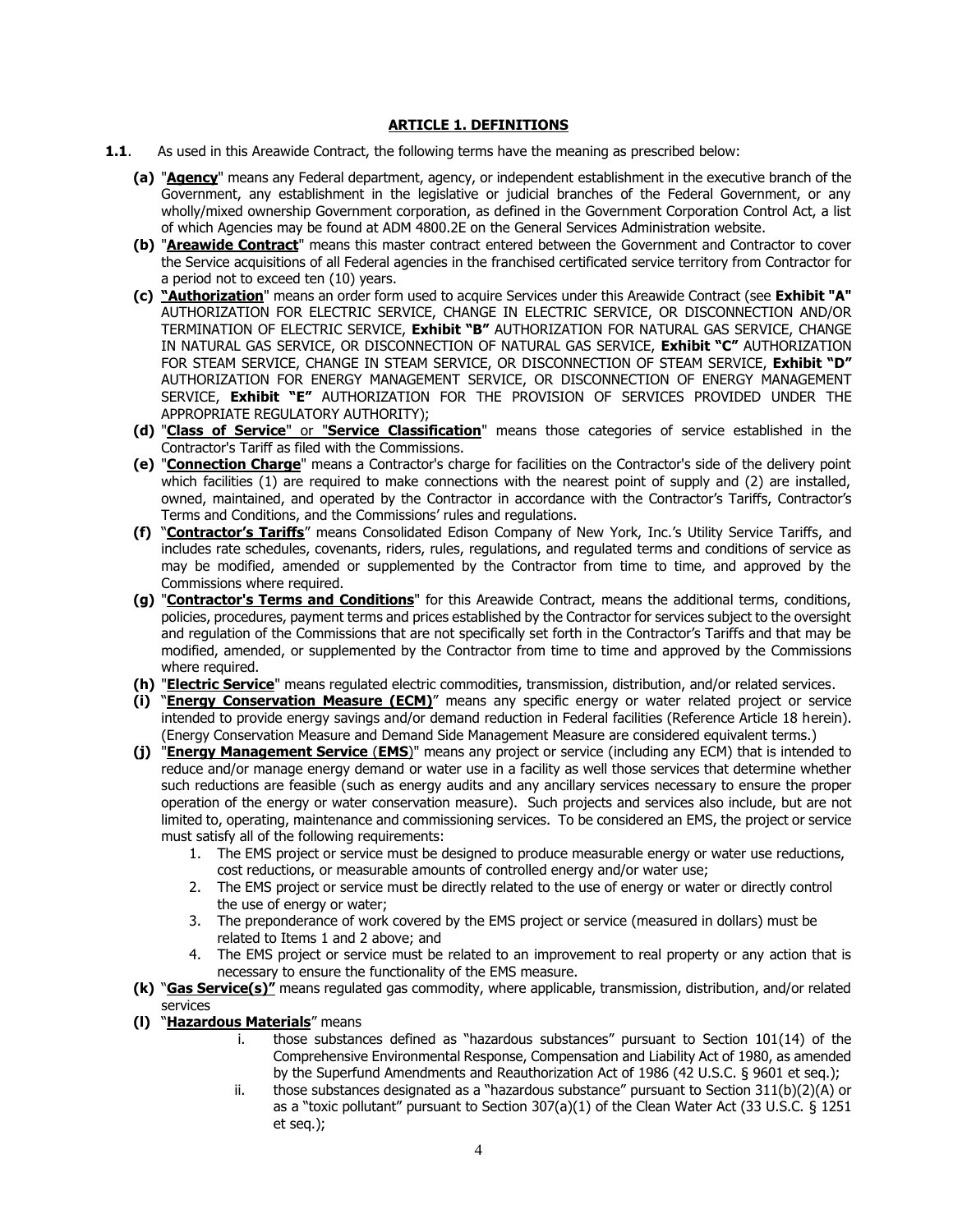- iii. those substances defined as "hazardous materials" pursuant to Section 103 of the Hazardous Materials Transportation Act (49 U.S.C. § 5101 et seq.);
- iv. those substances regulated as a "chemical substance or mixture" or as an "imminently hazardous chemical substance or mixture" pursuant to Section 6 or 7 of the Toxic Substances Control Act (15 U.S.C. § 2601 et seq.);
- v. those substances defined as "contaminants" pursuant to Section 1401 of the Safe Drinking Water Act (42 U.S.C. § 300f et seq.), if present in excess of permissible levels;
- vi. those substances regulated pursuant to the Oil Pollution Act of 1990 (33 U.S.C. § 2701 et seq.);
- vii. those substances defined as a "pesticide" pursuant to Section 2(u) of the Federal Insecticide, Fungicide, and Rodenticide Act as amended by the Federal Environmental Pesticide Control Act of 1972 and by the Federal Pesticide Act of 1978 (7 U.S.C. § 136 et seq.);
- viii. those substances defined as a "source", "special nuclear" or "by-product" material pursuant to Section 11 of the Atomic Energy Act of 1954 (42 U.S.C. § 2011 et seq.);
- ix. those substances defined as "residual radioactive material" in Section 101 of the Uranium Mill Tailings Radiation Control Act of 1978 (42 U.S.C. § 7901 et seq.);
- x. those substances defined as "toxic materials" or "harmful physical agents" pursuant to Section 6 of the Occupational Safety and Health Act (29 U.S.C. § 651 et seq.);
- xi. those substances defined as "hazardous air pollutants" pursuant to Section 112(a)(6), or "regulated substance" pursuant to Section 112(r)(2)(B) of the Clean Air Act (42 U.S.C. § 7401 et seq.);
- xii. those substances defined as "extremely hazardous substances" pursuant to Section 302(a)(2) of the Emergency Planning & Community Right-to-Know Act of 1986 (42 U.S.C. § 11001 et seq.);
- xiii. those other hazardous substances, toxic pollutants, hazardous materials, chemical substances or mixtures, imminently hazardous chemical substances or mixtures, contaminants, pesticides, source materials, special nuclear materials, by-product materials, residual radioactive materials, toxic materials, harmful physical agents, air pollutants, regulated substances, or extremely hazardous substances defined in any regulations promulgated pursuant to any environmental law, and
- xiv. all other contaminants, toxins, pollutants, hazardous substances, substances, materials and contaminants, polluted, toxic and hazardous materials, the use, disposition, possession or control of which is regulated by one or more laws.
- **(m)** "**Hazardous Wastes**" means those substances defined as "hazardous waste" pursuant to Section 1004(5) of the Resource, Conservation and Recovery Act (42 U.S.C. § 6901 et seq.), and those other hazardous wastes defined in any regulations promulgated pursuant to any environmental law.
- **(n) "Ordering Agency"** means any Agency that enters a bilaterally executed Authorization for procurement of **Electric Service, Natural Gas, Steam, Energy Management Service and/or Services Provided Under the Appropriate Regulatory Authority** under this Areawide Contract.
- **(o)** "**Service(s)**" means any Electric Service, Natural Gas, Steam, ECM, EMS, and/or other service available from the Contractor pursuant to Contractor's Tariff, Contractor's Terms and Conditions, or as otherwise set forth in an Authorization.
- **(p)** "**Termination Authorization**" means an order form used to discontinue or disconnect Services under this Areawide Contract (see **Exhibit "A"** AUTHORIZATION FOR ELECTRIC SERVICE, CHANGE IN ELECTRIC SERVICE, OR DISCONNECTION AND/OR TERMINATION OF ELECTRIC SERVICE, **Exhibit "B"** AUTHORIZATION FOR NATURAL GAS SERVICE, CHANGE IN NATURAL GAS SERVICE, OR DISCONNECTION OF NATURAL GAS SERVICE, **Exhibit "C"** AUTHORIZATION FOR STEAM SERVICE, CHANGE IN STEAM SERVICE, OR DISCONNECTION OF STEAM SERVICE, **Exhibit "D"** AUTHORIZATION FOR ENERGY MANAGEMENT SERVICE, OR DISCONNECTION OF ENERGY MANAGEMENT SERVICE, **Exhibit "E"** AUTHORIZATION FOR THE PROVISION OF SERVICES PROVIDED UNDER THE APPROPRIATE REGULATORY AUTHORITY);

**1.2.** This Article is hereby expanded to include the additional definitions contained in FAR 52.202-1, Definitions (June 2020), which are incorporated herein by reference.

# **ARTICLE 2. SCOPE AND DURATION OF CONTRACT**

<span id="page-4-0"></span>**2.1.** This Areawide Contract shall be in effect on and after the 24th day of May 2021 ("**Effective Date**"), and shall continue for a period of ten (10) years thereafter ("Term"), except that the Government, pursuant to the clause contained in FAR 52.249-2, incorporated into this Areawide Contract under Article 14.1, or the Contractor, upon sixty (60) days written notice to the Government, and without liability to the Government or any Ordering Agency, may terminate this Areawide Contract, in whole or in part, when it is in their respective interest to do so, provided, however, that neither the stated duration of this Areawide Contract nor any other termination of it, in whole or in part, pursuant to such incorporated clause, this Article 2.1, or otherwise, shall be construed to affect any obligation for any payment, charge, rate, or other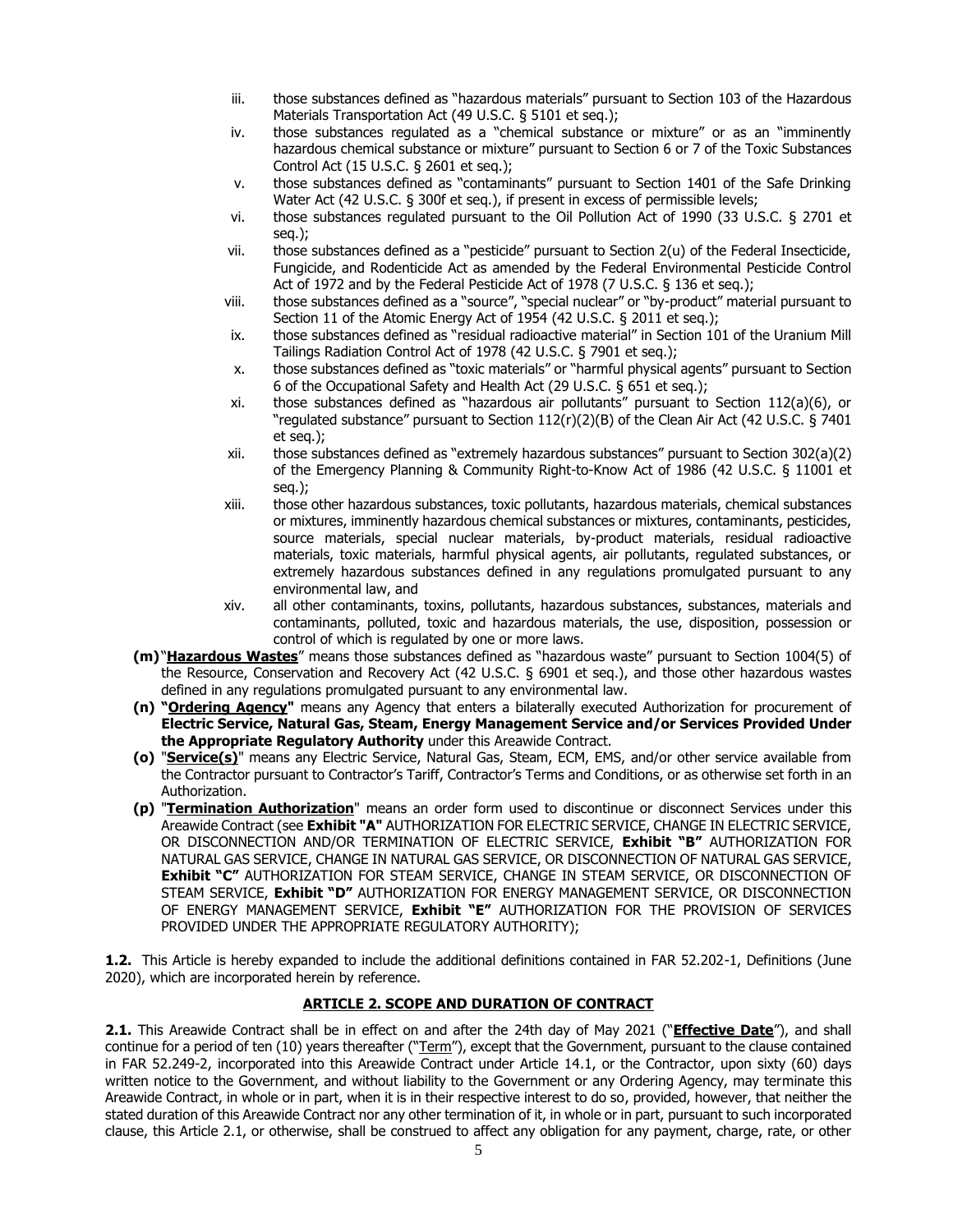matter that may be imposed pursuant to the Contractor's Tariffs, Contractor's Terms and Conditions, or in any Authorization entered into pursuant to this Areawide Contract.

**2.2.** Authorizations may be executed under this Areawide Contract at any time during the Term of this Areawide Contract, up to and including the last date this Areawide Contract is effective. The term of any Authorization executed under this contract may be for a term of up to ten (10) years, which term may extend beyond the Term of this Areawide Contract. Authorizations executed pursuant to the authority under 42 U.S.C. Section 8256 may be for a term of up to 25 years, as long as the other requirements of this Section are met, and the term may extend beyond the Term of the Areawide Contract. Termination, modification or expiration of the Areawide Contract shall not affect in any way any Authorizations previously entered into under this Areawide Contract.

**2.3.** The provisions of this Areawide Contract shall not apply to the Contractor's Service to any Agency until both the Ordering Agency and the Contractor execute a written Authorization for Electric Service, Natural Gas, Steam, Energy Management Service and/or Services Provided Under the Appropriate Regulatory Authority. After both the Ordering Agency and Contractor have signed the Authorization, the Contractor agrees to furnish to the Ordering Agency, and the Ordering Agency agrees to purchase from the Contractor, the Services described in the Authorization for the installation(s) or facility(ies) named in the Authorization.

**2.4.** Nothing in this Areawide Contract shall be construed as precluding the Ordering Agency and the Contractor from entering into an Authorization for negotiated rates or Service of a special nature, provided such negotiated rates or service are in accordance with the rules and regulations of the Commissions, if applicable.

**2.5.** This Areawide Contract may be used by an Ordering Agency to obtain any Services that are offered by Contractor. Services provided under this Areawide Contract may not be supplied in a manner inconsistent with applicable law or applicable regulations.

**2.6.** To facilitate an Ordering Agency obtaining services under Contractor's Tariffs, an Exhibit "E", Authorization for Provision of Services Provided Under the Appropriate Regulatory Authority, has been included in this Areawide Contract. This Authorization is designed to be used by an Ordering Agency when a change requested by the Ordering Agency to Contractor's Tariffs or Terms and Conditions is necessary, and if required, has been approved by the Appropriate Regulatory Authority.

# **ARTICLE 3. EXISTING CONTRACTS**

<span id="page-5-0"></span>**3.1.** The parties agree that an Agency currently acquiring Service from the Contractor under a separate written contract may continue to do so until that contract expires or until such time as the Agency and the Contractor mutually agree to terminate that separate written contract and have such Service provided pursuant to this Areawide Contract by executing an appropriate Authorization or Authorizations.

**3.2.** Existing special rates and services of a special nature currently provided under a separate written contract may be continued under the Authorizations described in Article 3.1 if requested by the Ordering Agency and agreed upon by the Contractor.

### **ARTICLE 4. AUTHORIZATION PROCEDURE AND SERVICE DISCONNECTION**

<span id="page-5-1"></span>**4.1.** To obtain or change Service under this Areawide Contract, the Ordering Agency shall complete the appropriate Authorization and forward it to the Contractor. Upon the request of the Ordering Agency, the Contractor shall endeavor to provide reasonable assistance to the Ordering Agency in selecting the Service Classification which may be most favorable to the Ordering Agency. Upon execution of an Authorization by both the Contractor and the Ordering Agency, the date of initiation or change in Service shall be effective as of the date specified in the Authorization. In the event a date is not specified in the Authorization as the effective date, the later date on which the Authorization was signed by the Ordering Agency or the Contractor shall be the effective date of the Authorization. An executed copy of the Authorization shall be transmitted by the Ordering Agency to GSA at the address provided in Article 16.1.

**4.2.** During the Term of this Areawide Contract, effective Authorizations need not be amended, modified, or changed by an Ordering Agency to reflect changes in accounting and appropriation data, the requirements of Contractor's Tariff, Contractor's Terms and Conditions, the Contractor's cost of purchased fuel, or the estimated annual cost of Service. Such changes are considered internal to the party involved. Where changes are required in effective Authorizations because of a change in the Service requirements of an Ordering Agency, an amended Authorization shall be mutually agreed upon and executed.

**4.3.** An Ordering Agency or the Contractor may discontinue Service provided pursuant to this Areawide Contract to a particular Federal facility or installation by delivering a written Termination Authorization to the other. Such discontinuance of Service by an Ordering Agency or the Contractor shall be in accordance with the terms of this Areawide Contract and the Contractor's Tariff, Contractor's Terms and Conditions, or as otherwise provided under a particular Authorization.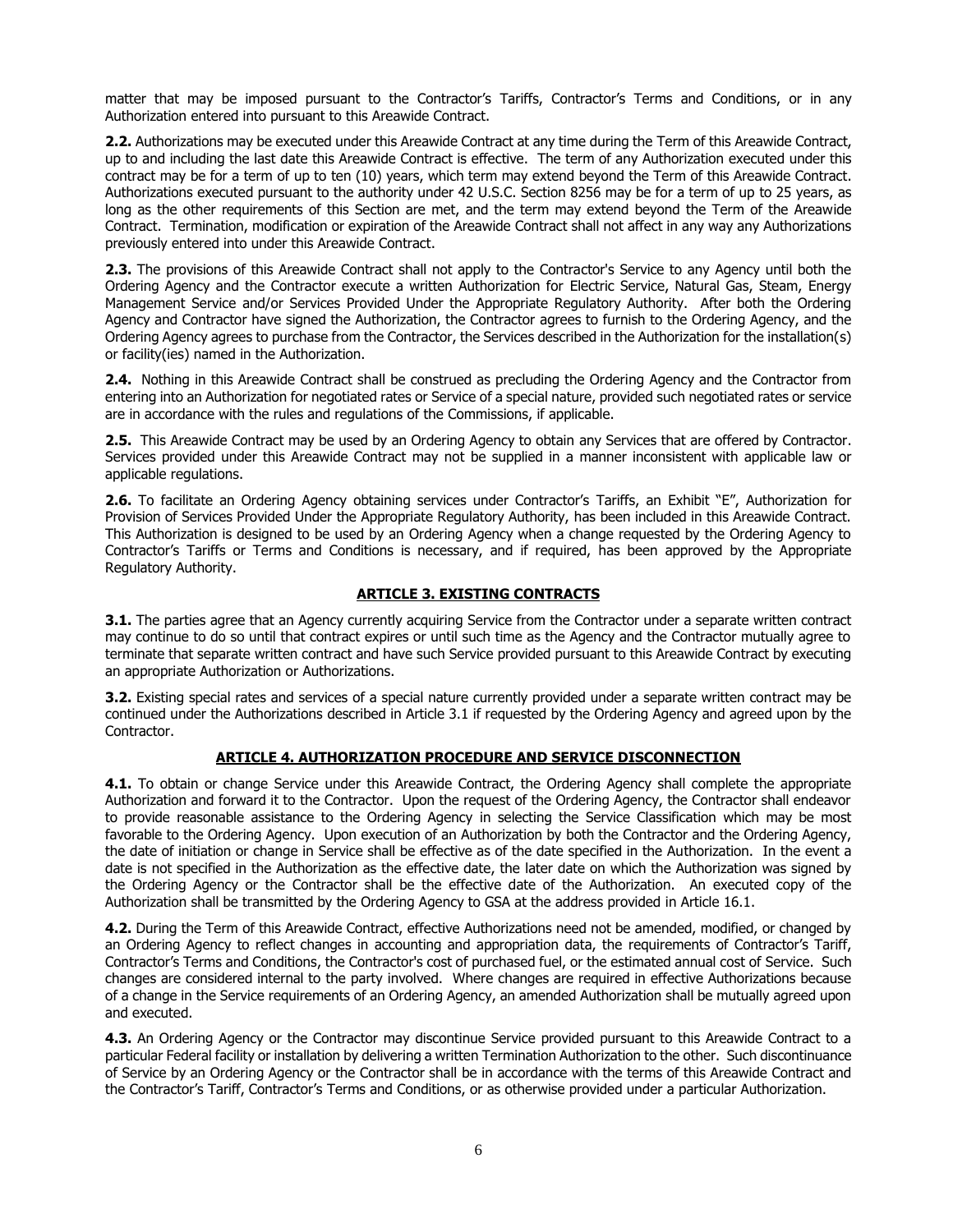**4.4.** In the event the Areawide Contract is not renewed at the expiration of the contract term, any active Authorizations for services shall be controlled by the Areawide Contract terms and conditions in effect at the time of award.

**4.5** The Contracting Officer of the Authorization shall review the clauses in Article 14 and include the relevant clauses in the Authorization before forwarding to the Contractor for review.

# **ARTICLE 5. RATES, CHARGES, AND PUBLIC REGULATION**

<span id="page-6-0"></span>**5.1.** A complete listing of all Contractor's Tariffs, as amended, supplemented, modified and revised from time to time, is available to the Government and any Ordering Agency electronically at the Contractor's website accessible via [www.coned.com/en.rates-tariffs/rates.](http://www.coned.com/en.rates-tariffs/rates)

**5.2.** Subject to the provisions of Article 2.3, all Electric Service, Natural Gas, Steam, Energy Management Service and/or Services Provided Under the Appropriate Regulatory Authority purchased under this Areawide Contract, as well as any other actions taken under this Areawide Contract shall be in accordance with, and subject to, the Contractor's Tariffs, Contractor's Terms and Conditions, and any other terms and conditions set forth in an Authorization, except to the extent that the same are preempted by Federal law. Throughout the Term of the Areawide Contract, the Government shall have full access to the Contractor's currently effective Tariffs. In the event the Contractor's Tariffs become inaccessible via the internet or the Ordering Agency does not have access to the internet, the Contractor agrees to provide newly effective or amended Tariffs in accordance with the Contractor's Tariff distribution practices, policies and procedures applicable to other customers.

**5.3.** If, during the Term of this Areawide Contract, a Commission approves a change in rates for Services obtained under an Authorization in effect hereunder, the Contractor agrees to continue to furnish, and the Ordering Agency agrees to continue to pay for, those Services at the newly approved rates from and after the date such a rate change is made effective. As provided in Article 4.2, modification of any Authorization hereunder is not necessary to implement higher or lower rates.

**5.4.** The Contractor hereby represents and warrants to the Government that the Service rates available to any Ordering Agency for services subject to the oversight and regulation of the Commissions hereunder shall at all times not exceed those available to any other customer served under the same Service Classification for the same or comparable service, under like conditions of use. Nothing herein shall require the Contractor to apply a Service rate that is inapplicable to the Ordering Agency.

**5.5.** Reasonable written notice via an Authorization shall be given by the Ordering Agency to the Contractor, at the address provided in Article 16.2, of any material changes proposed in the volume or characteristic of Services required by the Ordering Agency.

**5.6.** To the extent required by the Contractor's Tariffs, the Contractor's Terms and Conditions, or any other terms and conditions set forth in an Authorization, and in accordance therewith, any necessary extension, alteration, relocation, or reinforcement of the Contractor's transmission and/or distribution lines, related special facilities, service arrangements, Energy Management Services (including any rebates to which the Ordering Agency may be entitled), energy audit services, or other Services required or requested by an Ordering Agency shall be provided and, as applicable, billed for, by the Contractor. To the extent available from the Contractor, the Contractor shall provide and, as applicable, bill for such technical assistance on or concerning an Ordering Agency's equipment (such as the inspection or repair of such equipment) as may be requested by such Ordering Agency. The charges for such technical assistance shall be calculated at the time the technical assistance is rendered, in accordance with the Contractor's applicable billing schedule in effect at the time the technical assistance is rendered (except as otherwise mutually agreed upon by the Contractor and the Ordering Agency in writing), and the assistance shall comply with Contractor's Tariffs, Contractor's Terms and Conditions, and any other terms and conditions set forth in an Authorization, as applicable. The Authorization used to obtain and provide the matters, Services, or technical assistance described in this Article 5.6 shall contain information descriptive of the matters, Services, or technical assistance required or requested, including the amount of (or method to determine) any payment to be made by the Ordering Agency to the Contractor for the provision of said matters, Services, or technical assistance.

**5.7**. Any charges for matters or Services referenced in Article 5.6 hereof which are not established by the Contractor's Tariffs and Contractor's Terms and Conditions shall be subject to audit by the Ordering Agency for a period of one (1) year after the provision of matters or services rendered. Payment for the matters and Services referenced in Article 5.6 thereof shall not be unreasonably withheld or denied.

**5.8.** The requirements of the Disputes clause at FAR 52.233-1 are supplemented to provide that matters involving the interpretation of Contractor's Tariffs are subject to the jurisdiction and regulation of the utility rate commission having jurisdiction.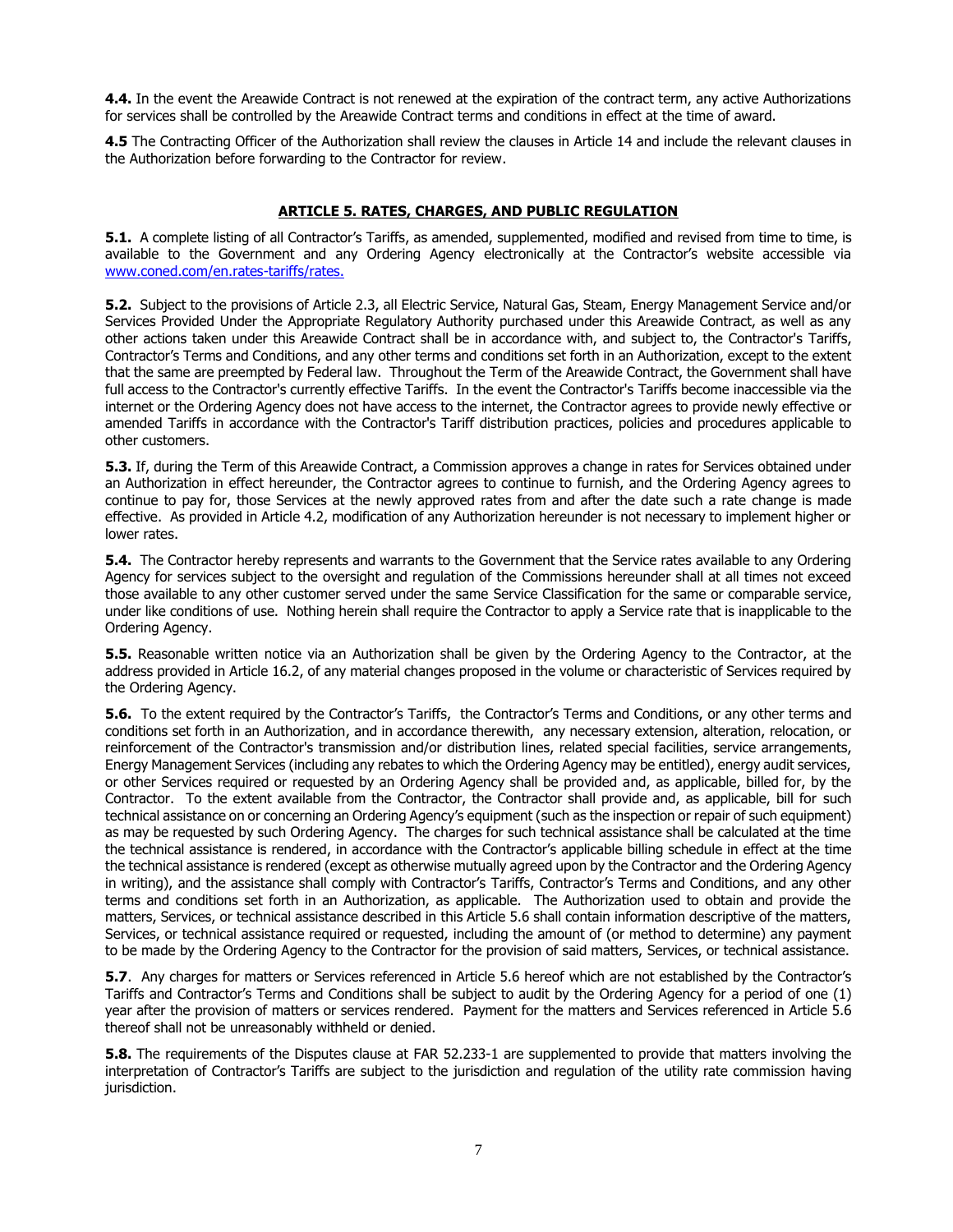#### **ARTICLE 6. BILLS AND BILLING DATA**

<span id="page-7-0"></span>**6.1** The Electric Service, Natural Gas, Steam, Energy Management Service and/or Services Provided Under the Appropriate Regulatory Authority supplied hereunder shall be billed to the Ordering Agency at the address specified in each Authorization. Bills shall be submitted in original only, unless otherwise specified in the Authorization. All bills shall contain such data as is required by the Commissions to substantiate the billing and such other reasonable and available data as may be requested by the Ordering Agency, provided that such other data are contained in bills provided to other customers of the Contractor served under the same Service Classification as the Ordering Agency.

#### **ARTICLE 7. PAYMENTS FOR SERVICES**

<span id="page-7-1"></span>**7.1.** The Ordering Agency shall effect payment of all bills for Services rendered under this Areawide Contract in accordance with the currently effective payment terms of Contractor's Tariffs, Contractor's Terms and Conditions and any other payment terms and conditions set forth in an Authorization.

**7.2.** The Ordering Agency will make invoice payments for Services not subject to the direct oversight or approval of the Commissions in accordance with the provisions of the FAR 52.232-25. The interest rate for late or under payments made pursuant to this clause shall be computed in accordance with the Office of Management and Budget prompt payment regulations at 5 CFR part 1315.

**7.3.** Payments hereunder shall not normally be made in advance of services rendered in accordance with FAR 32.4, unless required by the Contractor's Tariffs or Contractor's Terms and Conditions as approved by the applicable Commission. The applicability of this provision is generally limited to Connection Charge and line extension payments specifically cited and provided for in the Contractor's Tariff.

#### **ARTICLE 8. CONTRACTOR-OWNED METERS**

<span id="page-7-2"></span>**8.1.** Metering equipment of standard manufacture suitable to measure all applicable Services supplied by the Contractor hereunder shall be furnished, installed, calibrated, and maintained by the Contractor at its expense. In the event any meter fails to register, or registers incorrectly, as determined by the regulations and proceedings of the Commissions, billing adjustments shall be made in accordance with such regulations and proceedings.

**8.2.** The Contractor, so far as possible, shall read all meters in accordance with the Contractor's Tariffs and the Commissions' regulations.

**8.3.** Meters shall be inspected upon installation in accordance with the Contractor's Tariffs and the Commissions' regulations. Subsequent inspection, periodic testing, repair, and replacement of meters shall be done in such place and manner as provided by Contractor's Tariffs and the Commissions' regulations. Upon notice that a meter is failing to register correctly, the Contractor shall take steps to effect replacement or repair in accordance with approved regulatory requirements. Ordering Agencies shall have the right to request a meter test in accordance with the procedures prescribed in the Contractor's Tariffs and the Commissions' regulations. The tests and applicable meter accuracy standards are those set forth in the Contractor's Tariffs and the Commissions' regulations. The expense of meter tests shall be borne by the party designated as responsible therefore in the Contractor's Tariffs and the Commissions' regulations.

**8.4.** For the purposes of Article 8, references to meters shall apply only to Contractor-owned metering devices installed and maintained by the Contractor in accordance with the Contractor's Tariffs and the Commissions' regulations. References to meters under this Article shall not apply to meters that are to be installed by the Contractor at the request of an Ordering Agency, to be owned by the Government as a part of an Authorization for Energy Management Service or other service unregulated by the Commissions.

#### **ARTICLE 9. EQUIPMENT AND FACILITIES**

<span id="page-7-3"></span>**9.1.** Subject to the provisions of Article 5.6 hereof, the responsibility for owning, furnishing, installing, and maintaining all equipment and facilities (other than meters) required to supply service at the delivery point(s) specified in an Authorization shall be determined in accordance with the Contractor's Tariffs and the Contractor's Terms and Conditions. The Ordering Agency shall provide, free of charge to the Contractor, mutually agreeable locations on its premises for the installation of meters and such other equipment furnished and owned by the Contractor and necessary to supply Service hereunder. The Contractor shall, at all times during the Term of this Areawide Contract, operate and maintain at its expense such equipment or facilities as for which it has responsibility in accordance with this Article 9.1. Notwithstanding anything to the contrary in FAR 52.241-5 (Contractor's Facilities (FEB 1995)), to the extent required by the Contractor's Tariffs, Contractor's Terms and Conditions or any other terms and conditions set forth in an Authorization, and in accordance thereof, such equipment and facilities for which the Contractor has responsibility in accordance with this Article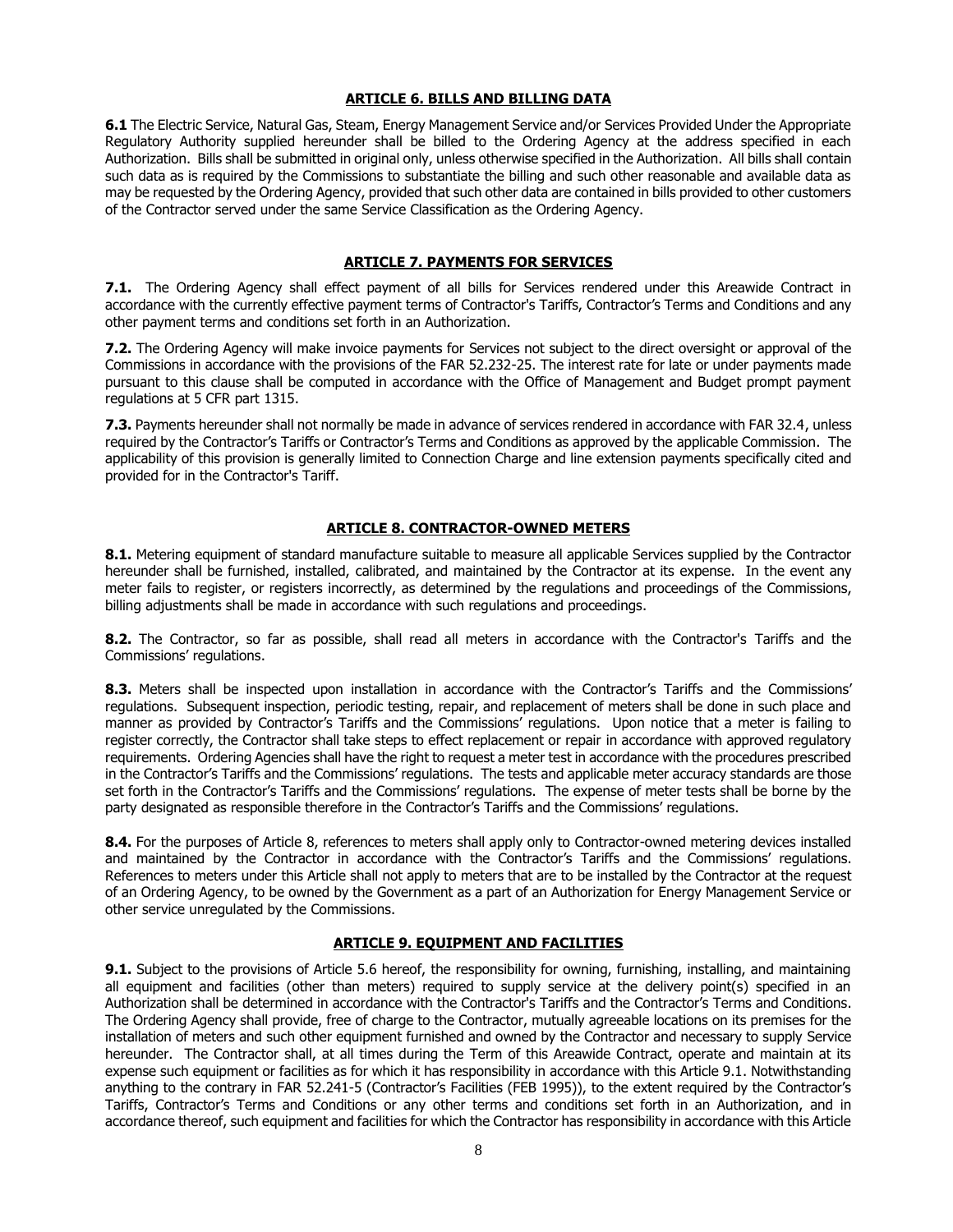may be removed or abandoned in place by Contractor. In both cases, the Agency's premises shall be restored by the Contractor at its expense within a reasonable time after discontinuance of service to the Ordering Agency.

**9.2.** All necessary rights-of-way, easements, and such other rights necessary to permit the Contractor to perform under this Areawide Contract shall be obtained and the expense for same borne in accordance with the Contractor's Tariffs, Contractor's Terms and Conditions, the Commissions' rules and regulations, or any other terms and conditions set forth in an Authorization.

# **ARTICLE 10. LIABILITY**

<span id="page-8-0"></span>**10.1.** Except as provided in this Areawide Contract, and in accordance with the Contractor's Tariffs, Contractor's Terms and Conditions, or any other terms and conditions set forth in an Authorization, if the Government and/or an Ordering Agency has limited or restricted the Contractor's right of access under Article 11 and thereby interfered with the Contractor's ability to supply service or to correct dangerous situations which are a threat to public safety, Contractor shall be excused from any contractual or Service obligations that it is unable to perform due to the Government's limitation or restriction on access and the Government shall be responsible for any liability resulting from such restricted or limited access to the extent permitted by law and authorized by appropriations. This Article 10.1 shall not be construed to limit the Government's liability under applicable law.

**10.2.** The Contractor's liability to the Government and to any Ordering Agency for any failure to supply Service, for any interruptions in Service, and for any irregular or defective Service shall be determined in accordance with the Contractor's Tariffs, Contractor's Terms and Conditions, or any other terms and conditions set forth in an Authorization, as applicable.

**10.3.** Except as provided in this Areawide Contract, and in accordance with the Contractor's Tariffs, Contractor's Terms and Conditions, or any other terms and conditions set forth in an Authorization, the Government shall not be liable for damage or injury to any person or property, including death, occasioned solely by the Contractors, its employees' or agents' negligent installation and use, operation or intentional misuse of the Contractor's equipment or facilities.

**10.4.** In accordance with and to extent provided for in the Contractor's Tariffs, Contractor's Terms and Conditions, or any other terms and conditions set forth in an Authorization, neither the Contractor nor its employees, representatives, agents, or independent contractors shall be liable for damage or injury to any person or property, including death, occasioned solely by the negligent installation, use, operation or intentional misuse of Contractor's equipment or facilities by the Government, its employees, agents, representatives, or independent contractors.

**10.5.** The Contractor shall not be liable for incidents arising out of or in any way connected with the violation of or compliance with any local, state or federal environmental law or regulation resulting from pre-existing conditions at a Government job site, release or spill of any pre-existing Hazardous Materials or Hazardous Waste, or the management and disposal of any pre-existing contaminated soils or ground water, hazardous or non-hazardous, removed from the ground or otherwise disturbed as a result of work performed by the Contractor.

**10.6.** To the extent permitted by applicable law and regulations, the Government agrees to accept full responsibility for and bear all costs associated with pre-existing environmental liability. Responsibility for testing, abatement, remediation, and/or disposal of Hazardous Material, including, but not limited to, contaminated soil, contaminated groundwater and contaminated surface water and storm water resulting from contact with pre-existing Hazardous Material, lead paint, asbestos, polychlorinated biphenyls, petroleum, or underground petroleum tanks, shall remain with the Government. Where there is reason to suspect that Hazardous Material is present at the work site, or where Hazardous Material is encountered during the course of work being performed, the Contractor shall stop work, notify the Contracting Officer and the identified Contracting Officer's Representative (COR) of the relevant Authorization, and request that the Government test the work site for such Hazardous Material and appropriately abate and dispose of such Hazardous Material. Once the work site has been cleared of all Hazardous Material, the Contractor shall resume work in that area.

### **ARTICLE 11. ACCESS TO PREMISES**

<span id="page-8-1"></span>**11.1.** The Contractor and its employees, agents, representatives, and independent contractors, if any, shall have access to the premises served at all reasonable times during the Term of this Areawide Contract and of any Authorization executed under this Areawide Contract and for a reasonable period of time following its expiration or termination, whichever occurs earliest, to perform certain work, which shall include but not be limited to the following: for the purpose of reading meters, making installations, repairs, or removals of the Contractor's equipment, or for any other proper purposes hereunder provided, however, that proper military or other governmental authority may limit or restrict such right of access in any manner considered by such authority to be reasonably necessary or advisable.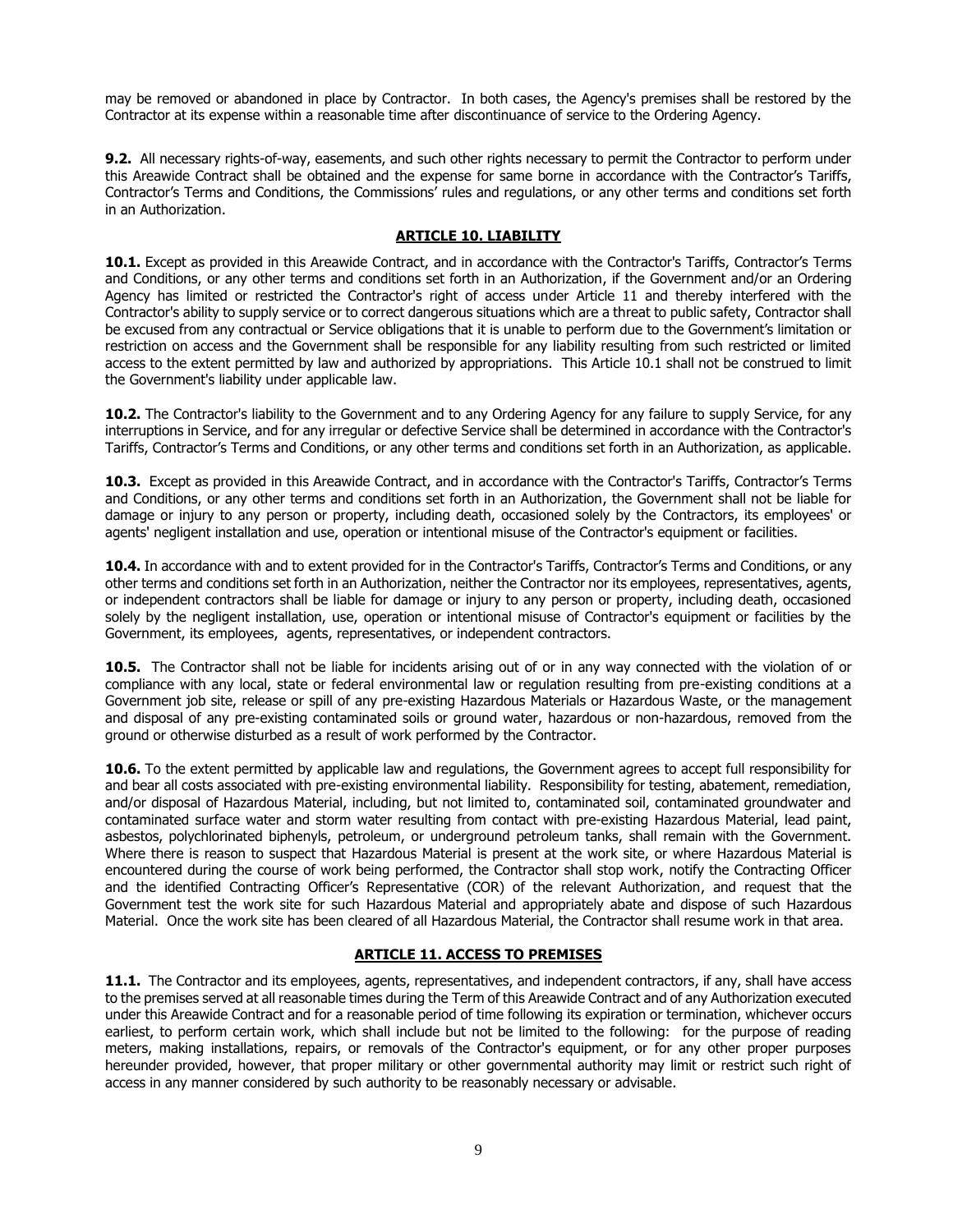# **ARTICLE 12. PARTIES OF INTEREST**

<span id="page-9-0"></span>**12.1.** This Areawide Contract shall be binding upon and inure to the benefit of the successors, legal representatives, and assignees of the respective parties hereto.

**12.2.** When the Contractor becomes aware that a change in ownership or company name has occurred, the Contractor shall endeavor to notify the Contracting Officer at the address provided in Article 16.1 not later than thirty (30) days after the effectiveness of any such ownership or name change. "Change in ownership" for purposes of this Areawide Contract means a sale of more than fifty percent of the outstanding voting stock of the Contractor. In the event the Contractor fails to make the notification required by this Article 12.2, the Government cannot guarantee the timely payment of outstanding invoices in accordance with the provisions of Article 7.1; however, the Government shall be responsible for all payments related to the Services provided by the Contractor hereunder.

# **ARTICLE 13. REPRESENTATIONS AND CERTIFICATIONS**

<span id="page-9-1"></span>**13.1.** This Areawide Contract incorporates by reference the representations and certifications made by the Contractor which shall be filed annually electronically at [https://www.sam.gov.](https://www.sam.gov/)

**13.2**. Contractor represents that the following persons (or their applicable successors or delegates) are currently authorized to negotiate and/or execute (as indicated) on its behalf with the U.S. Government in connection with this Areawide Contract, including any Authorizations executed under this Areawide Contract:

| (a) | Title | Name: Leonard Singh (or successor) (negotiation and execution)<br>Senior Vice President<br>Email: SinghL@coned.com<br>Phone: (212) 460-2610 |
|-----|-------|---------------------------------------------------------------------------------------------------------------------------------------------|
| 7h) | Namo: | $Dogino$ $Brouton$ - $Cmith$ (or successor) (negatiation only)                                                                              |

**(b)** Name: Regina Brewton-Smith (or successor) (negotiation only) Title Business Development Manager, Energy Efficiency Email: BrewtonSmithR@coned.com Phone: (212) 460-4549

Contractor reserves the right to amend the above list of persons at any time by delivering written notice to the Government at the address provided in Article 16.1.

### **ARTICLE 14. SUPPLEMENTAL CLAUSES**

### <span id="page-9-2"></span>**14.1**. **52.252-2 Clauses** Incorporated by Reference. (FEB 1998)

This Areawide Contract incorporates one or more clauses by reference, with the same force and effect as if they were given in full text. Upon request, the Contracting Officer will make their full text available. Also, the full text of a clause may be accessed electronically at [https://www.acquisition.gov](https://www.acquisition.gov/)

|    | FAR/GSAR REF  | <b>Federal Acquisition Regulation</b>                                       |
|----|---------------|-----------------------------------------------------------------------------|
| 1. | 52.202-1      | DEFINITIONS (JUL 2004)                                                      |
|    | 2. 52.203-3   | <b>GRATUITIES (APR 1984)</b>                                                |
|    | 3. 52.203-5   | COVENANT AGAINST CONTINGENT FEES (MAY 2014)                                 |
|    | 4. 52.203-6   | RESTRICTIONS ON SUBCONTRACTOR SALES TO THE GOVERNMENT (SEPT 2006)           |
|    | 5. 52.203-7   | ANTI-KICKBACK PROCEDURES (MAY 2014)                                         |
| 6. | 52.203-8      | CANCELLATION, RESCISSION, AND RECOVERY OF FUNDS FOR ILLEGAL OR IMPROPER     |
|    |               | ACTIVITY (MAY 2014)                                                         |
| 7. | 52.203-11     | CERTIFICATION AND DISCLOSURE REGARDING PAYMENTS TO INFLUENCE CERTAIN        |
|    |               | FEDERAL TRANSACTIONS (SEPT 2007)                                            |
|    | 8. 52.203-12  | LIMITATION ON PAYMENTS TO INFLUENCE CERTAIN FEDERAL TRANSACTIONS (OCT 2010) |
|    | 9. 52.204-24  | REPRESENTATION REGARDING CERTAIN TELECOMMUNICATIONS AND VIDEO               |
|    |               | SURVEILLANCE SERVICES OR EQUIPMENT (AUG 2020)                               |
|    | 10. 52.204-25 | PROHIBITION OF CONTRACTING FOR CERTAIN TELECOMMUNICATIONS AND VIDEO         |
|    |               | SURVEILLANCE SERVICES AND EQUIPMENT (AUG 2020)                              |
|    | 11. 52.212-3  | OFFEROR REPRESENTATIONS AND CERTIFICATIONS - COMMERCIAL ITEMS (OCT 2018)    |
|    | 12. 52.219-8  | UTILIZATION OF SMALL BUSINESS CONCERNS (OCT 2018)                           |
|    | 13. 52.219-9  | SMALL BUSINESS SUBCONTRACTING PLAN (Jun 2020)                               |
|    |               |                                                                             |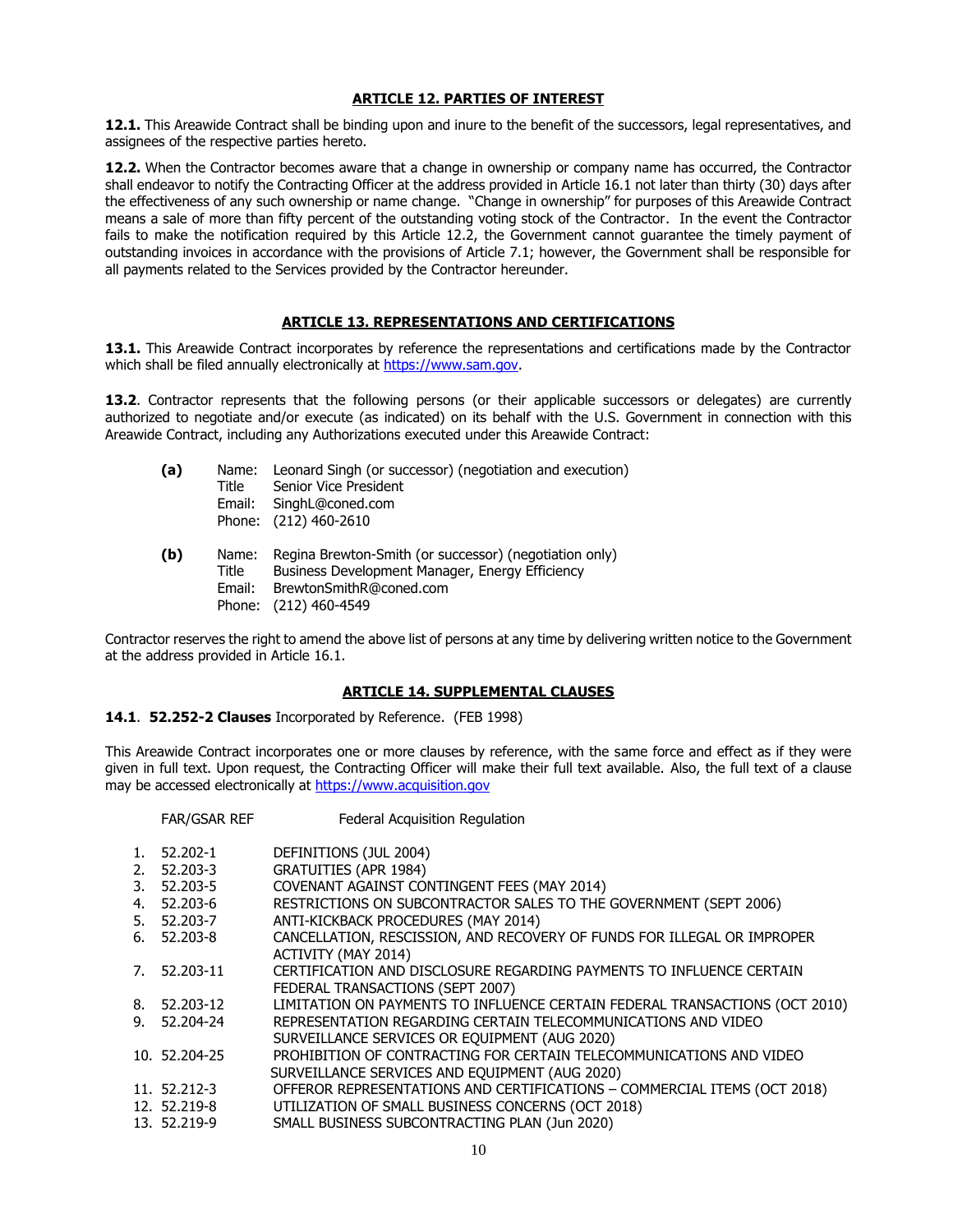| 14. 52.222-21    | PROHIBITION OF SEGREGATED FACILITIES (APR 2015)                           |
|------------------|---------------------------------------------------------------------------|
| 15. 52.222-26    | EQUAL OPPORTUNITY (SEP 2016)                                              |
| 16. 52.222-35    | EQUAL OPPORTUNITY FOR VETERANS (OCT 2015)                                 |
| 17. 52.222-36    | EQUAL OPPORTUNITIES FOR WORKERS WITH DISABILITIES (JUL 2014)              |
| 18, 52, 222-50   | COMBATING TRAFFICKING IN PERSONS (JAN 2019)                               |
| 19, 52, 232 - 23 | ASSIGNMENT OF CLAIMS (MAY 2014)                                           |
| 20, 52, 232 - 25 | PROMPT PAYMENT (JAN 2017)                                                 |
| 21. 52.232-33    | PAYMENT BY ELECTRONIC FUNDS TRANSFER-CENTRAL CONTRACTOR                   |
|                  | <b>REGISTRATION (OCT 2018)</b>                                            |
| 22. 52.232-34    | PAYMENT BY ELECTRONIC FUNDS TRANSFER-OTHER THAN SYSTEM FOR AWARD          |
|                  | MANAGEMENT (JUL 2013)                                                     |
| 23. 52.233-1     | DISPUTES (MAY 2014)                                                       |
| 24. 52.233-4     | APPLICABLE LAW FOR BREACH OF CONTRACT CLAIM (OCT 2004)                    |
| 25. 52.237-2     | PROTECTION OF GOVERNMENT BUILDINGS, EQUIPMENT, AND VEGETATION             |
|                  | (APR 1984)                                                                |
| 26, 52, 241 - 2  | ORDER OF PRECEDENCE-UTILITIES (FEB 1995)                                  |
| 27. 52.241-8     | CHANGE IN RATES OR TERMS AND CONDITIONS OF SERVICE FOR                    |
|                  | UNREGULATED SERVCIES (FEB 1995)                                           |
| 28. 52.242-13    | BANKRUPTCY (JULY 1995)                                                    |
| 29. 52.243-1     | CHANGES-FIXED PRICE (AUG 1987)                                            |
| 30.52.244-5      | COMPETITION IN SUBCONTRACTING (DEC 1996)                                  |
| 31, 52, 249 - 2  | TERMINATION FOR THE CONVENIENCE OF THE GOVERNMENT (FIXED PRICE)(APR 2012) |
| 32. 552.241-70   | AVAILABILITY OF FUNDS FOR THE NEXT FISCAL YEAR OR QUARTER (SEPT 2010)     |
| 33. 552.241-71   | DISPUTES (UTILITY CONTRACTS) (SEPT 2010)                                  |
|                  |                                                                           |

#### 14.2 Unregulated Services.

Pursuant to this Areawide Contract, the Contractor may provide energy related services that are not subject to rate and tariff regulations by the Commissions under a pre-approved alternative (FAR 52.241-8) that demonstrates the Contractor will provide these services under terms and conditions that are competitive and otherwise in the best interests of the Ordering Agency. If, as demonstrated by the Ordering Agency, the conditions for use of this pre-approved alternative cannot be satisfied, then the Ordering Agency should consider the requirement of the Competition in Contracting Act of 1984 and the extent to which a competitive acquisition process is required to select and award a contract for these unregulated services. If an Authorization under this Areawide Contract is utilized, the prices and terms and conditions for unregulated services offered by the Contractor shall be negotiated subject to the requirements of FAR 41.5, subject to the general requirements of FAR 52.241-8.

#### **14.3** Repeal of Clauses During Term of Areawide Contract.

 If, during the Term of this Areawide Contract, any of the clauses contained in this Article are repealed, revoked, or dissolved by the Government, then such clauses shall no longer be part of this Areawide Contract as of the date of such repeal, revocation, or dissolution. The elimination of these clauses by reason of such repeal, revocation, or dissolution shall not affect the continuing validity and effectiveness of the remainder of this Areawide Contract or other clauses referenced in this Article. The parties' conduct thereafter shall be modified accordingly and reflect the repeal, revocation, or dissolution as related to their respective rights and obligations hereunder.

14.4 Clauses Incorporated in Full Text.

# **52.204-24 Representation Regarding Certain Telecommunications and Video Surveillance Services or Equipment**

As prescribed in 4.2105(a), insert the following provision:

Representation Regarding Certain Telecommunications and Video Surveillance Services or Equipment (Aug 2020)

The Offeror shall not complete the representation at paragraph  $(d)(1)$  of this provision if the Offeror has represented that it "does not provide covered telecommunications equipment or services as a part of its offered products or services to the Government in the performance of any contract, subcontract, or other contractual instrument" in the provision at 52.204- 26, Covered Telecommunications Equipment or Services—Representation, or in paragraph (v) of the provision at 52.212- 3, Offeror Representations and Certifications-Commercial Items.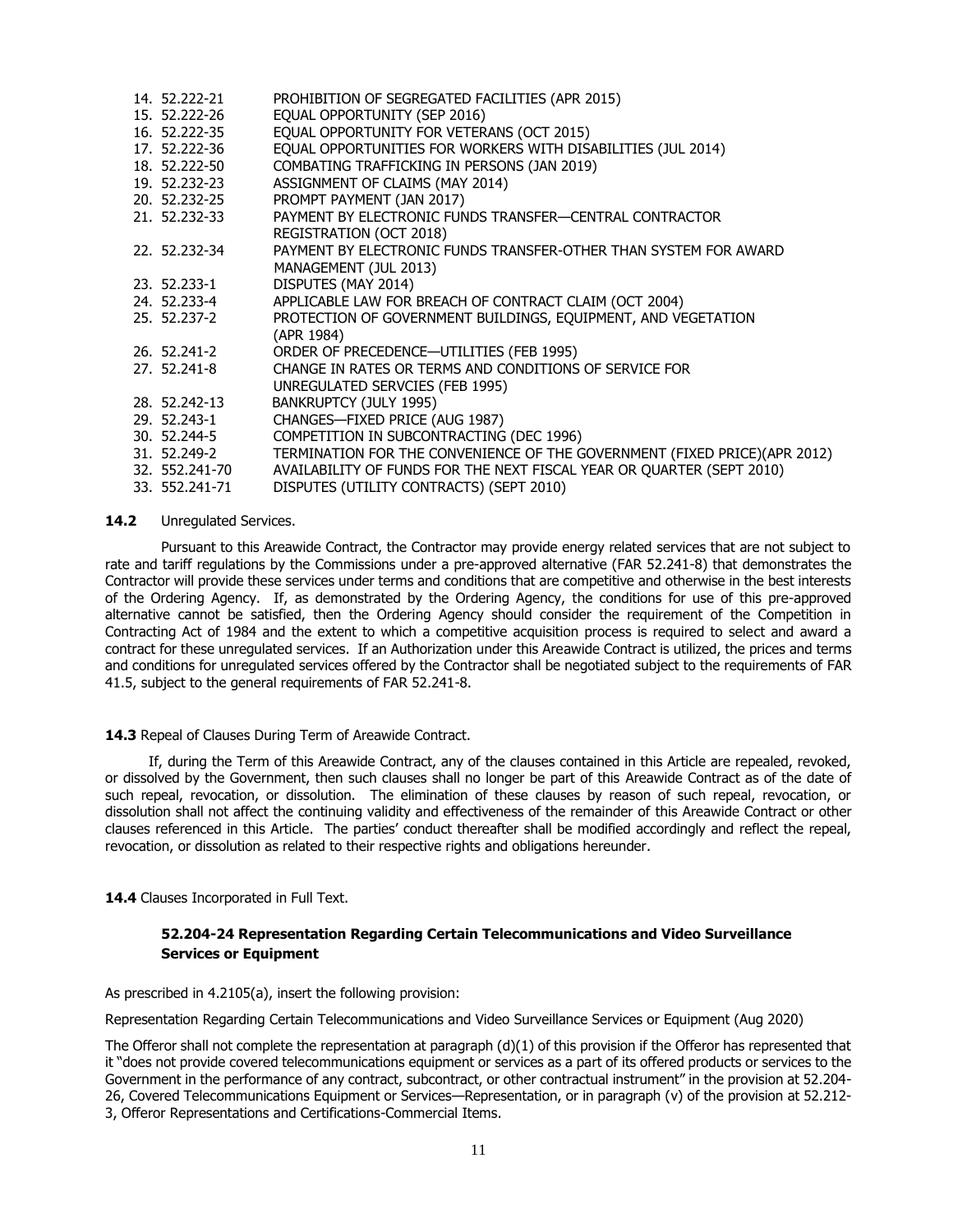**(a)** Definitions. As used in this provision—

 Backhaul, covered telecommunications equipment or services, critical technology, interconnection arrangements, reasonable inquiry, roaming, and substantial or essential component have the meanings provided in the clause 52.204- 25, Prohibition on Contracting for Certain Telecommunications and Video Surveillance Services or Equipment.

 **(b)** Prohibition. (1) Section 889(a)(1)(A) of the John S. McCain National Defense Authorization Act for Fiscal Year 2019 (Pub. L. 115-232) prohibits the head of an executive agency on or after August 13, 2019, from procuring or obtaining, or extending or renewing a contract to procure or obtain, any equipment, system, or service that uses covered telecommunications equipment or services as a substantial or essential component of any system, or as critical technology as part of any system. Nothing in the prohibition shall be construed to—

 (i)Prohibit the head of an executive agency from procuring with an entity to provide a service that connects to the facilities of a third-party, such as backhaul, roaming, or interconnection arrangements; or

 (ii)Cover telecommunications equipment that cannot route or redirect user data traffic or cannot permit visibility into any user data or packets that such equipment transmits or otherwise handles.

 (2) Section 889(a)(1)(B) of the John S. McCain National Defense Authorization Act for Fiscal Year 2019 (Pub. L. 115-232) prohibits the head of an executive agency on or after August 13, 2020, from entering into a contract or extending or renewing a contract with an entity that uses any equipment, system, or service that uses covered telecommunications equipment or services as a substantial or essential component of any system, or as critical technology as part of any system. This prohibition applies to the use of covered telecommunications equipment or services, regardless of whether that use is in performance of work under a Federal contract. Nothing in the prohibition shall be construed to—

 (i)Prohibit the head of an executive agency from procuring with an entity to provide a service that connects to the facilities of a third-party, such as backhaul, roaming, or interconnection arrangements; or

 (ii)Cover telecommunications equipment that cannot route or redirect user data traffic or cannot permit visibility into any user data or packets that such equipment transmits or otherwise handles.

 **(c)** Procedures. The Offeror shall review the list of excluded parties in the System for Award Management (SAM) (https://www.sam.gov) for entities excluded from receiving federal awards for "covered telecommunications equipment or services".

**(d)** Representation. The Offeror represents that—

(1)It  $\Box$  will, X will not provide covered telecommunications equipment or services to the Government in the performance of any contract, subcontract or other contractual instrument resulting from this solicitation. The Offeror shall provide the additional disclosure information required at paragraph (e)(1) of this section if the Offeror responds "will" in paragraph (d)(1) of this section; and

(2)After conducting a reasonable inquiry, for purposes of this representation, the Offeror represents that—

It  $\Box$  does, X does not use covered telecommunications equipment or services, or use any equipment, system, or service that uses covered telecommunications equipment or services. The Offeror shall provide the additional disclosure information required at paragraph (e)(2) of this section if the Offeror responds "does" in paragraph (d)(2) of this section.

 **(e)** Disclosures. (1) Disclosure for the representation in paragraph (d)(1) of this provision. If the Offeror has responded "will" in the representation in paragraph (d)(1) of this provision, the Offeror shall provide the following information as part of the offer:

(i)For covered equipment—

 (A)The entity that produced the covered telecommunications equipment (include entity name, unique entity identifier, CAGE code, and whether the entity was the original equipment manufacturer (OEM) or a distributor, if known);

 (B)A description of all covered telecommunications equipment offered (include brand; model number, such as OEM number, manufacturer part number, or wholesaler number; and item description, as applicable); and

 (C)Explanation of the proposed use of covered telecommunications equipment and any factors relevant to determining if such use would be permissible under the prohibition in paragraph (b)(1) of this provision.

(ii)For covered services—

 (A)If the service is related to item maintenance: A description of all covered telecommunications services offered (include on the item being maintained: Brand; model number, such as OEM number, manufacturer part number, or wholesaler number; and item description, as applicable); or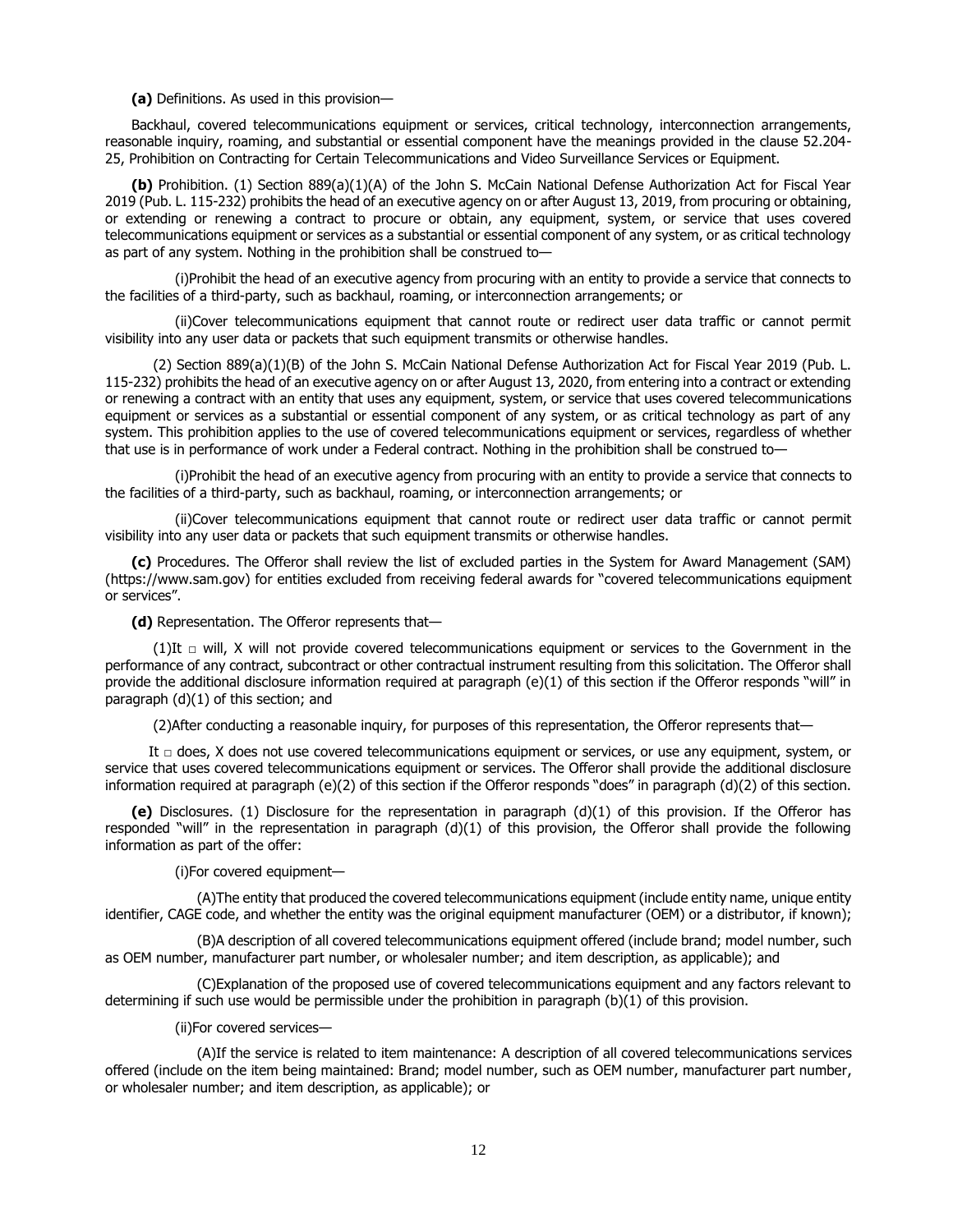(B)If not associated with maintenance, the Product Service Code (PSC) of the service being provided; and explanation of the proposed use of covered telecommunications services and any factors relevant to determining if such use would be permissible under the prohibition in paragraph (b)(1) of this provision.

 (2) Disclosure for the representation in paragraph (d)(2) of this provision. If the Offeror has responded "does" in the representation in paragraph (d)(2) of this provision, the Offeror shall provide the following information as part of the offer:

(i)For covered equipment—

 (A)The entity that produced the covered telecommunications equipment (include entity name, unique entity identifier, CAGE code, and whether the entity was the OEM or a distributor, if known);

 (B)A description of all covered telecommunications equipment offered (include brand; model number, such as OEM number, manufacturer part number, or wholesaler number; and item description, as applicable); and

 (C)Explanation of the proposed use of covered telecommunications equipment and any factors relevant to determining if such use would be permissible under the prohibition in paragraph (b)(2) of this provision.

(ii)For covered services—

 (A)If the service is related to item maintenance: A description of all covered telecommunications services offered (include on the item being maintained: Brand; model number, such as OEM number, manufacturer part number, or wholesaler number; and item description, as applicable); or

 (B)If not associated with maintenance, the PSC of the service being provided; and explanation of the proposed use of covered telecommunications services and any factors relevant to determining if such use would be permissible under the prohibition in paragraph (b)(2) of this provision.

#### (End of provision)

# **52.204-25 Prohibition on Contracting for Certain Telecommunications and Video Surveillance Services or Equipment**

As prescribed in 4.2105(b), insert the following clause:

Prohibition on Contracting for Certain Telecommunications and Video Surveillance Services or Equipment (Aug 2020)

**(a)** Definitions. As used in this clause—

 Backhaul means intermediate links between the core network, or backbone network, and the small subnetworks at the edge of the network (e.g., connecting cell phones/towers to the core telephone network). Backhaul can be wireless (e.g., microwave) or wired (e.g., fiber optic, coaxial cable, Ethernet).

Covered foreign country means The People's Republic of China.

Covered telecommunications equipment or services means–

 (1) Telecommunications equipment produced by Huawei Technologies Company or ZTE Corporation (or any subsidiary or affiliate of such entities);

 (2) For the purpose of public safety, security of Government facilities, physical security surveillance of critical infrastructure, and other national security purposes, video surveillance and telecommunications equipment produced by Hytera Communications Corporation, Hangzhou Hikvision Digital Technology Company, or Dahua Technology Company (or any subsidiary or affiliate of such entities);

(3) Telecommunications or video surveillance services provided by such entities or using such equipment; or

 (4) Telecommunications or video surveillance equipment or services produced or provided by an entity that the Secretary of Defense, in consultation with the Director of National Intelligence or the Director of the Federal Bureau of Investigation, reasonably believes to be an entity owned or controlled by, or otherwise connected to, the government of a covered foreign country.

Critical technology means–

 (1) Defense articles or defense services included on the United States Munitions List set forth in the International Traffic in Arms Regulations under subchapter M of chapter I of title 22, Code of Federal Regulations;

 (2) Items included on the Commerce Control List set forth in Supplement No. 1 to part 774 of the Export Administration Regulations under subchapter C of chapter VII of title 15, Code of Federal Regulations, and controlled-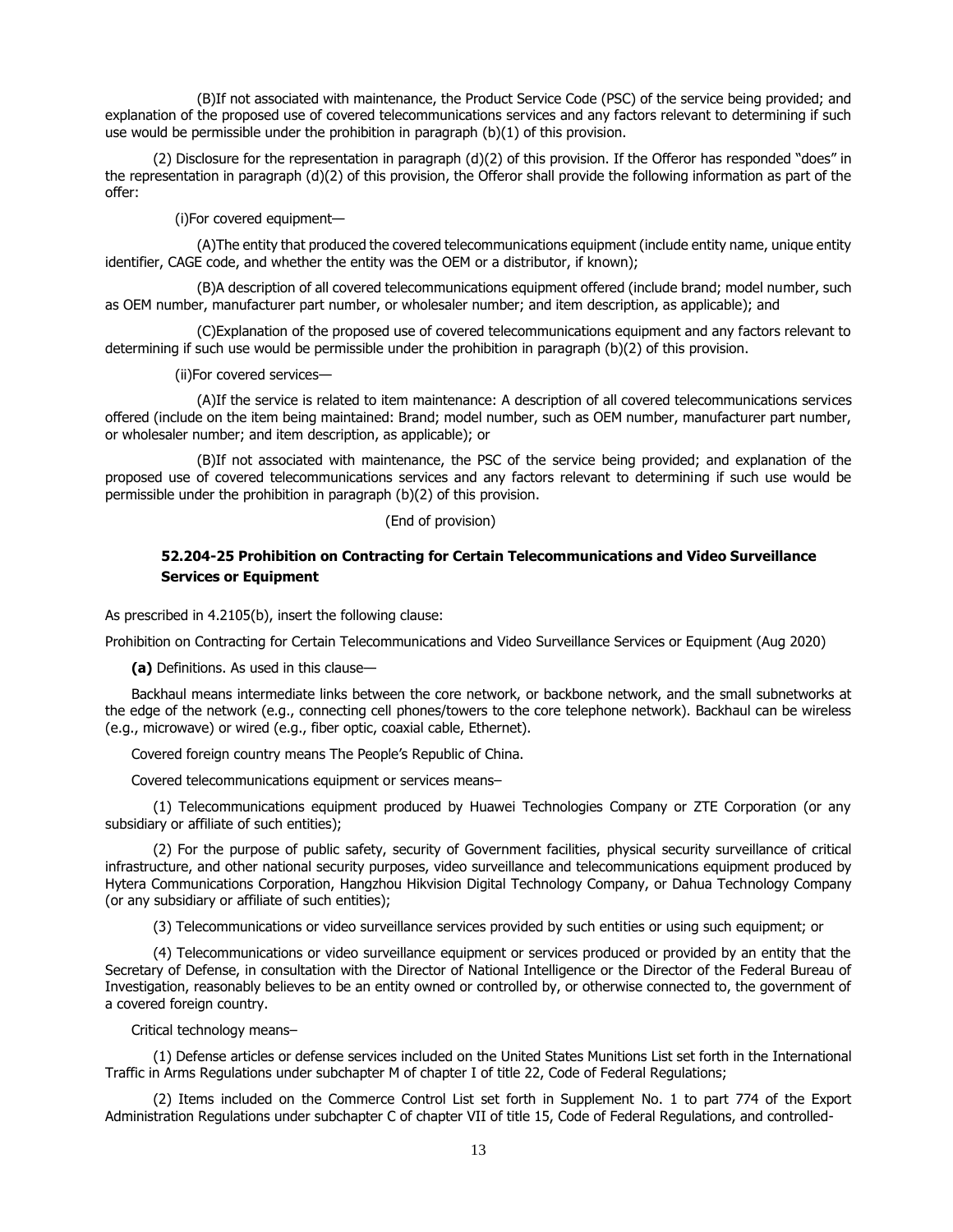(i) Pursuant to multilateral regimes, including for reasons relating to national security, chemical and biological weapons proliferation, nuclear nonproliferation, or missile technology; or

(ii) For reasons relating to regional stability or surreptitious listening;

 (3) Specially designed and prepared nuclear equipment, parts and components, materials, software, and technology covered by part 810 of title 10, Code of Federal Regulations (relating to assistance to foreign atomic energy activities);

 (4) Nuclear facilities, equipment, and material covered by part 110 of title 10, Code of Federal Regulations (relating to export and import of nuclear equipment and material);

 (5) Select agents and toxins covered by part 331 of title 7, Code of Federal Regulations, part 121 of title 9 of such Code, or part 73 of title 42 of such Code; or

 (6) Emerging and foundational technologies controlled pursuant to section 1758 of the Export Control Reform Act of 2018 (50 U.S.C. 4817).

 Interconnection arrangements means arrangements governing the physical connection of two or more networks to allow the use of another's network to hand off traffic where it is ultimately delivered (e.g., connection of a customer of telephone provider A to a customer of telephone company B) or sharing data and other information resources.

 Reasonable inquiry means an inquiry designed to uncover any information in the entity's possession about the identity of the producer or provider of covered telecommunications equipment or services used by the entity that excludes the need to include an internal or third-party audit.

 Roaming means cellular communications services (e.g., voice, video, data) received from a visited network when unable to connect to the facilities of the home network either because signal coverage is too weak or because traffic is too high.

 Substantial or essential component means any component necessary for the proper function or performance of a piece of equipment, system, or service.

 **(b)** Prohibition. (1) Section 889(a)(1)(A) of the John S. McCain National Defense Authorization Act for Fiscal Year 2019 (Pub. L. 115-232) prohibits the head of an executive agency on or after August 13, 2019, from procuring or obtaining, or extending or renewing a contract to procure or obtain, any equipment, system, or service that uses covered telecommunications equipment or services as a substantial or essential component of any system, or as critical technology as part of any system. The Contractor is prohibited from providing to the Government any equipment, system, or service that uses covered telecommunications equipment or services as a substantial or essential component of any system, or as critical technology as part of any system, unless an exception at paragraph (c) of this clause applies or the covered telecommunication equipment or services are covered by a waiver described in FAR 4.2104.

 (2) Section 889(a)(1)(B) of the John S. McCain National Defense Authorization Act for Fiscal Year 2019 (Pub. L. 115-232) prohibits the head of an executive agency on or after August 13, 2020, from entering into a contract, or extending or renewing a contract, with an entity that uses any equipment, system, or service that uses covered telecommunications equipment or services as a substantial or essential component of any system, or as critical technology as part of any system, unless an exception at paragraph (c) of this clause applies or the covered telecommunication equipment or services are covered by a waiver described in FAR 4.2104. This prohibition applies to the use of covered telecommunications equipment or services, regardless of whether that use is in performance of work under a Federal contract.

**(c)** Exceptions. This clause does not prohibit contractors from providing—

 (1) A service that connects to the facilities of a third-party, such as backhaul, roaming, or interconnection arrangements; or

 (2) Telecommunications equipment that cannot route or redirect user data traffic or permit visibility into any user data or packets that such equipment transmits or otherwise handles.

 **(d)** Reporting requirement. (1) In the event the Contractor identifies covered telecommunications equipment or services used as a substantial or essential component of any system, or as critical technology as part of any system, during contract performance, or the Contractor is notified of such by a subcontractor at any tier or by any other source, the Contractor shall report the information in paragraph (d)(2) of this clause to the Contracting Officer, unless elsewhere in this contract are established procedures for reporting the information; in the case of the Department of Defense, the Contractor shall report to the website at https://dibnet.dod.mil. For indefinite delivery contracts, the Contractor shall report to the Contracting Officer for the indefinite delivery contract and the Contracting Officer(s) for any affected order or, in the case of the Department of Defense, identify both the indefinite delivery contract and any affected orders in the report provided at https://dibnet.dod.mil.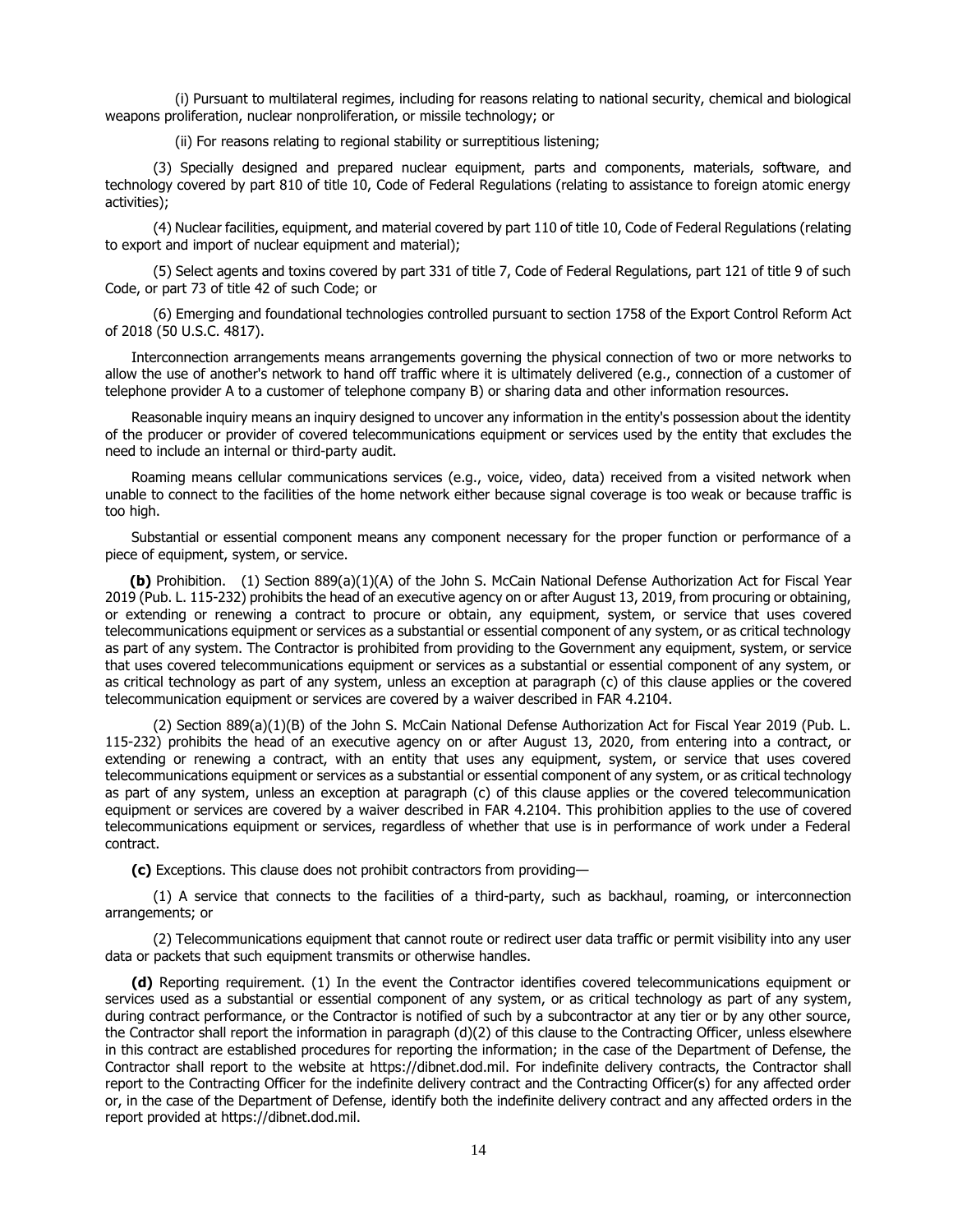(2) The Contractor shall report the following information pursuant to paragraph  $(d)(1)$  of this clause

 (i) Within one business day from the date of such identification or notification: the contract number; the order number(s), if applicable; supplier name; supplier unique entity identifier (if known); supplier Commercial and Government Entity (CAGE) code (if known); brand; model number (original equipment manufacturer number, manufacturer part number, or wholesaler number); item description; and any readily available information about mitigation actions undertaken or recommended.

 (ii) Within 10 business days of submitting the information in paragraph (d)(2)(i) of this clause: any further available information about mitigation actions undertaken or recommended. In addition, the Contractor shall describe the efforts it undertook to prevent use or submission of covered telecommunications equipment or services, and any additional efforts that will be incorporated to prevent future use or submission of covered telecommunications equipment or services.

 **(e)** Subcontracts. The Contractor shall insert the substance of this clause, including this paragraph (e) and excluding paragraph (b)(2), in all subcontracts and other contractual instruments, including subcontracts for the acquisition of commercial items.

(End of clause)

In lieu of FAR 52.241-7 (Change in Rates or Terms and Conditions of Service for Regulated Services), the following provisions shall apply:

(a) In the Authorizations set forth in Exhibits A, B and C to this Areawide Contract, the Contractor shall include the following text:

"The Ordering Agency is hereby advised that it may sign up to receive notices of the Contractor's filing of applications for change in rates or terms and conditions of Service with the New York Public Service Commission ("NYPSC") and the approvals of such changes by the NYPSC at [https://www3.dps.ny.gov/.](https://www3.dps.ny.gov/) The Ordering Agency may view FERC materials at [https://ferc.gov/ferc-online/overview.](https://ferc.gov/ferc-online/overview)"

(b) The Contractor agrees that throughout the life of this Areawide Contract the applicable published and unpublished rate schedule(s) shall not be in excess of the lowest cost published and unpublished rate schedule(s) available to any other customers of the same class under similar conditions of use and service.

(c) Contractor shall comply with the Commission's regulatory requirements applicable to notifications to Contractor customers for changes to Contractor's Tariff.

(d) Any changes to rates or terms and conditions of Service shall be made a part of this Areawide Contract, except that the Ordering Agency shall not be bound to accept any such changes inconsistent with Federal laws or regulations.

(e) The Ordering Agency acknowledges that any filings by the Contractor with FERC are the same in substance as any filings by the Contractor with NYPSC, except that the Contractor also makes filings with FERC concerning open access transmission tariffs and wholesale distribution tariffs.

(f) The requirements of the Disputes clause at Federal Acquisition Regulation (FAR) 52.233-1 are supplemented to provide that matters involving the interpretation of tariffed retail rates, tariff rate schedules, and tariffed terms provided under this Areawide Contract are subject to the jurisdiction and regulation of the appropriate Commission.

#### **14.5** State Taxes.

 The contract price excludes all state and local taxes levied on or measured by the Areawide Contract or sales price of the Services or completed supplies furnished under this Areawide Contract. The Government agrees either to pay the amount of the state or local taxes to the Contractor or provide evidence necessary to sustain an exemption from such taxes.

#### **ARTICLE 15. SMALL BUSINESS SUBCONTRACTING PLAN**

<span id="page-14-0"></span>**15.1.** Attached hereto and made a part hereof by reference is a SUBCONTRACTING PLAN FOR SMALL BUSINESS CONCERNS, SMALL BUSINESS CONCERNS OWNED AND CONTROLLED BY SOCIALLY & ECONOMICALLY DISADVANTAGED INDIVIDUALS, HUB ZONE BUSINESS CONCERNS, WOMAN OWNED SMALL BUSINESS CONCERNS, VETERAN-OWNED SMALL BUSINESSES CONCERNS AND DISABLED VETERAN-OWNED BUSINESSES negotiated between the Contractor and the Government, which is applicable on a company wide basis pursuant to the requirements of Section 211 of P.L. 95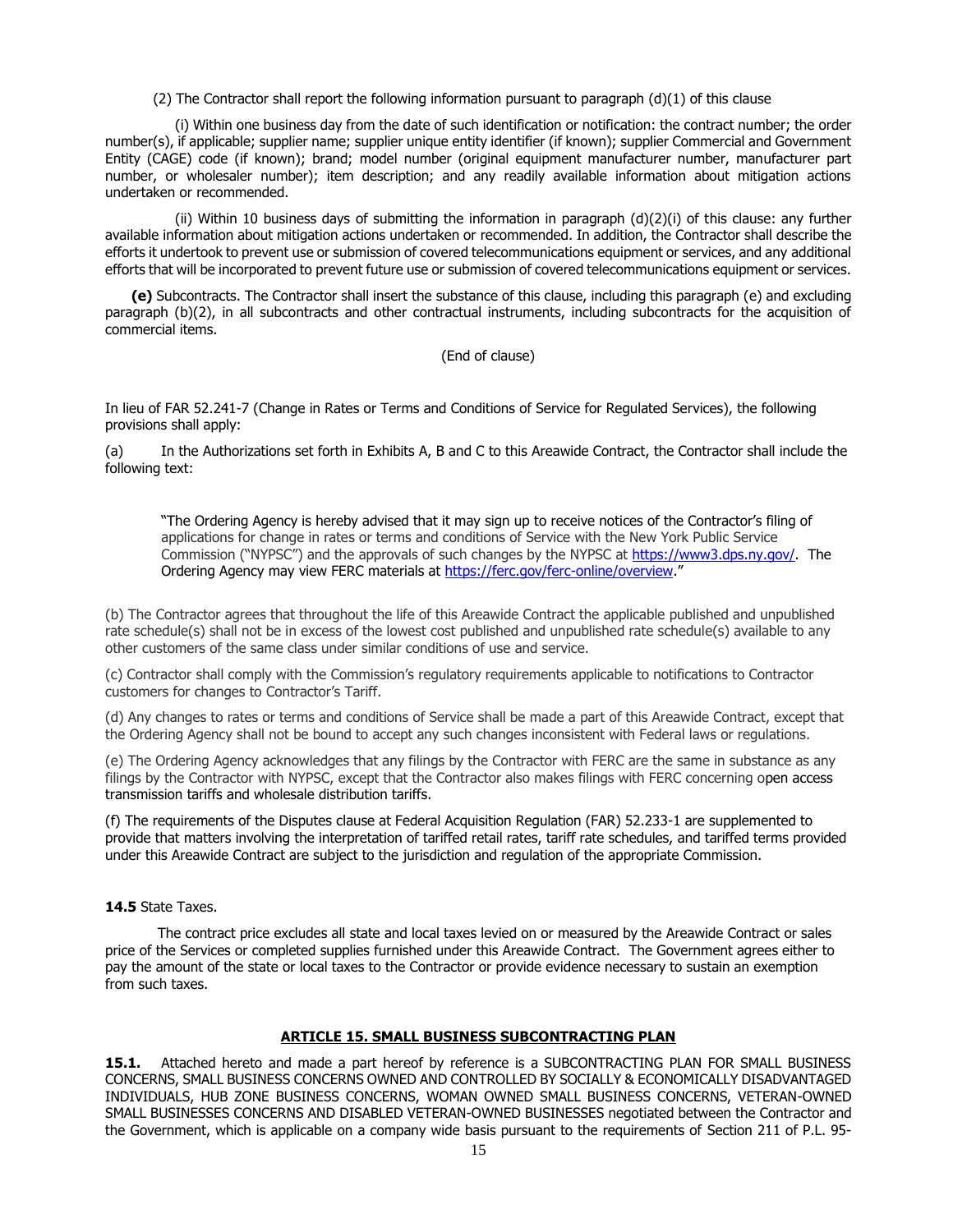507, as amended (15 U.S.C. 637(d)). The Contractor expressly understands that this subcontracting plan is an annual plan and hereby agrees to submit a new subcontracting plan by November 30<sup>th</sup> of each vear during the Term of this Areawide Contract.

**15.2.** Information and announcements concerning current developments in the GSA Small Business Subcontracting Program are available on the GSA Energy Division web site accessible via [http://www.gsa.gov/energy.](http://www.gsa.gov/energy)

#### **ARTICLE 16. NOTICES**

<span id="page-15-0"></span>**16.1.** Unless specifically provided otherwise, all notices required to be provided to the Government under this Areawide Contract shall be mailed to: U. S. General Services Administration, PBS, Office of Facilities, Energy Division (PMA), 1800 F Street, NW, Washington, DC 20405 or via email at [energy@gsa.gov.](file://///Ecoh2s-fs02.ent.ds.gsa.gov/pbs_user2$/KijuanaNYoung/energy@gsa.gov)

**16.2.** All inquiries and notices to the Contractor regarding this Areawide Contract shall be mailed to: Consolidated Edison Company of New York, Inc., 4 Irving Place, New York, NY 10003, Attn: Regina Brewton-Smith, or via email to [BrewtonSmithR@coned.com](mailto:BrewtonSmithR@coned.com) or to such other person as the Contractor may hereafter designate in writing. A copy of any notices required under the Areawide Contract shall be mailed to: Consolidated Edison Company of New York, Inc., 4 Irving Place, New York, NY 10003, Attn: Associate General Counsel, Commercial Transactions or to such other person as the Contractor may hereafter designate in writing.

**16.3.** The Ordering Agency shall provide GSA with a copy of all fully executed Exhibits including any applicable attachments at the address provided in Article 16.1.

#### **ARTICLE 17. REPORTING**

<span id="page-15-1"></span>**17.1.** The Contractor shall provide, as prescribed and directed by the Contracting Officer, an annual report on Subcontracting Plan Achievements, in accordance with the approved subcontracting plan for small business concerns and small business concerns owned and controlled by socially and economically disadvantaged individuals by October 30th of each year during the Term of this Areawide Contract. The report shall be submitted electronically utilizing the Small Business Administration's Electronic Subcontracting Reporting System. The website address of system can be found at [http://www.esrs.gov.](http://www.esrs.gov/)

### **ARTICLE 18. UTILITY ENERGY SERVICE CONTRACTS**

<span id="page-15-2"></span>**18.1.** Performance Assurance: Energy Conservation Measures (ECMs) will not normally be included within a project unless a net overall energy usage or cost reduction can be demonstrated and verified. When ECM construction is complete, the commissioning process provides data for this verification. UESCs that include a savings guarantee will require additional measurement and verification (M&V) activities during the performance period. Verification standards for energy projects are established in the M&V Guidelines: Measurement and Verification for Performance Based Contracts, published by the Department of Energy's Federal Energy Management Program (FEMP). All UESCs, regardless of whether they include a savings guarantee, will include a Performance Assurance Plan with key performance indicators identified.

**18.2.** Unless otherwise provided by law, UESC performance assurances or guarantees of the savings generated by the ECMs must equal or exceed the total task order value payable to the Contractor, and excluding any costs or interest associated with financing.

**18.3.** Subcontracting: The Contractor shall have the right to enter into a subcontract with a third-party Energy Service Company ("ESCO"), which shall include unregulated affiliates of Contractor, to perform the project development and project management functions under the Authorization. Contractor or any such ESCO designated by Contractor may perform any or the entire EMS requested by an Ordering Agency through subcontractors, (each an "EMS Subcontractor"). EMS Subcontractors shall be competitively selected in accordance with FAR 52.244-5 (EMS Subcontractor selection shall be based on cost, experience, past performance and other such factors as Contractor and the Ordering Agency may mutually deem appropriate and reasonably related to the Government's minimum requirements. Upon request by the Ordering Agency, the Contractor shall make available to the Contracting Officer all documents related to the selection of an EMS Subcontractor. In no event shall the service be provided by an EMS Subcontractors listed as excluded from Federal Procurement Programs maintained by GSA pursuant to FAR 9.404. In order to provide Services under this Areawide Contract, the Contractor may delegate its contract management function to an unregulated affiliate, provided that, as appropriate, such unregulated affiliate was specifically requested by or required by the Ordering Agency to perform such function. This contract management function comprises administering all aspects of the projects, including project development, managing the bid process, construction management of the project, and invoicing for work performed.

**18.4.** For all Authorizations involving ECMs, it is desirable to have a warranty clause that addresses the specific needs and requirements of the work being performed and equipment that is to be provided by the Contractor; however, in the absence of a warranty clause in the Authorization, the following language will serve as the default clause: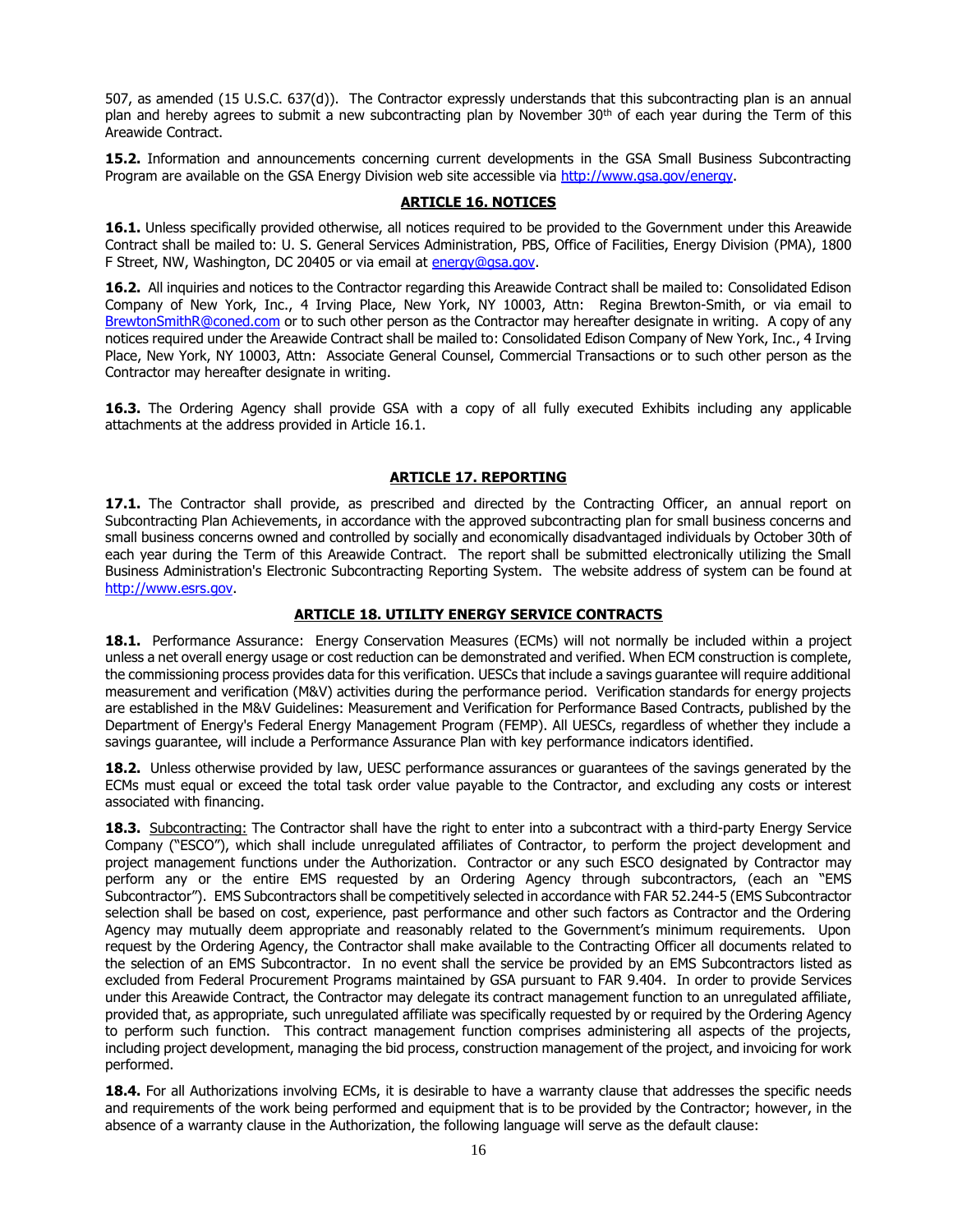The Contractor shall pass through to the Ordering Agency all warranties on equipment installed or provided by it or its subcontractors on Government property with the following representation:

CONTRACTOR ACKNOWLEDGES THAT THE UNITED STATES OF AMERICA WILL OWN OR LEASE THE EQUIPMENT AND/OR MATERIALS BEING INSTALLED OR SUPPLIED HEREUNDER, AND, ACCORDINGLY, AGREES THAT ALL WARRANTIES SET FORTH HEREIN, OR OTHERWISE PROVIDED BY LAW IN FAVOR OF THE COMPANY SHALL INURE ALSO TO THE BENEFIT OF THE UNITED STATES AND THAT ALL CLAIMS ARISING FROM ANY BREACH OF SUCH WARRANTIES OR AS A RESULT OF DEFECTS IN OR REPAIRS TO SUCH EQUIPMENT OR SUPPLIES MAY BE ASSERTED AGAINST CONTRACTOR OR MANUFACTURER DIRECTLY BY THE UNITED STATES OF AMERICA.

**18.5.** The Ordering Agency shall provide GSA with copies of fully executed Exhibit "D" Authorizations for any EMS resulting from approved energy audits, including any applicable attachments, at the address provided in Article 16.1. The contractor shall provide financial schedules at interim delivery points as required by the Ordering Agency. Financial schedules are based upon the eProject Builder system and final financial schedules shall be submitted through the eProject Builder system https://eprojectbuilder.lbl.gov, provided the eProject Builder system can properly record schedules and data that is part of the project.

**18.6.** Contractor's Responsibilities under this Areawide Contract:

- **(a)** The Contractor shall not provide EMS to Federal facilities under this Areawide Agreement unless the facility is located within a geographic area that the Contractor is authorized to provide services.
- **(b)** The work that is to be performed under the Authorization for EMS shall be limited to work resulting in a direct reduction in energy or water usage or cost (see Article 1.1) and any modifications or repairs that are necessary as a direct result of the installation of the ECM.
- **18.7.** Guaranteed Savings and Scoring of Utility Energy Service Contracts (UESCs) by the Ordering Agency(ies):

UESC's that meet the definition of "Energy Management Service" ("EMS") prescribed in Article 1.1 of this Areawide Contract, and which follow the guidance prescribed in OMB Memoranda M-12-21 and M-98-13, may be scored for budgetary purposes by the Ordering Agency(ies) on an annual basis if the UESC requires:

- **(a)** Energy savings performance assurances or guarantees of the savings to be generated by improvements, which must cover the full cost of the Federal investment for the improvements;
- **(b)** Measurement and verification (M&V) of savings through commissioning and retro-commissioning; and
- **(c)** Competition or an alternatives analysis as part of the selection process prior to entering into a UESC

**18.8.** Performance Verification Plan: In order to assure the necessary fiscal responsibility consistent with sound program management, alternatively financed UESCs should include a plan for continued action during the contract to assure continued accomplishment of expected performance (this is referred to as a Performance Assurance or Performance Verification Plan). The level of performance assurance and its associated costs should be worth the level of certainty of cost savings that the Ordering Agency reasonably deems to be necessary. Each alternatively financed UESC should have a performance assurance plan to accomplish this. Such plans should provide for the separate evaluation of each energy conservation measure and combination of measures in order to identify the appropriate level of needed performance assurance activity based on the technical complexity, potential savings magnitude, and specific situation. (See Overview of the Measurement and Verification for Federal Energy Projects Guidelines Version 2.2 or FEMP Fact Sheet - Performance Assurance for Multi-Year Contracts Under the Utility Incentive Program for further guidance.) Inclusion of and compliance with the performance assurance plan in the specific project task order satisfies the requirements of Contractor under section 18.1 and 18.7.

### **ARTICLE 19. MISCELLANEOUS**

<span id="page-16-0"></span>**19.1.** Contract Administration: The Ordering Agency shall assist in the day-to-day administration of the Service being provided to it under an Authorization.

**19.2.** Anti-Deficiency: Unless otherwise authorized by Public Law or Federal Regulation, nothing contained herein shall be construed as binding the Government to expend, in any one fiscal year, any sum in excess of the appropriation made by Congress for that fiscal year in furtherance of the matter of any Authorization executed in accordance with this Areawide Contract or to involve the Government in an obligation for the future expenditure of monies before an appropriation is made (Anti-Deficiency Act, 31 U.S.C. 1341.A.1).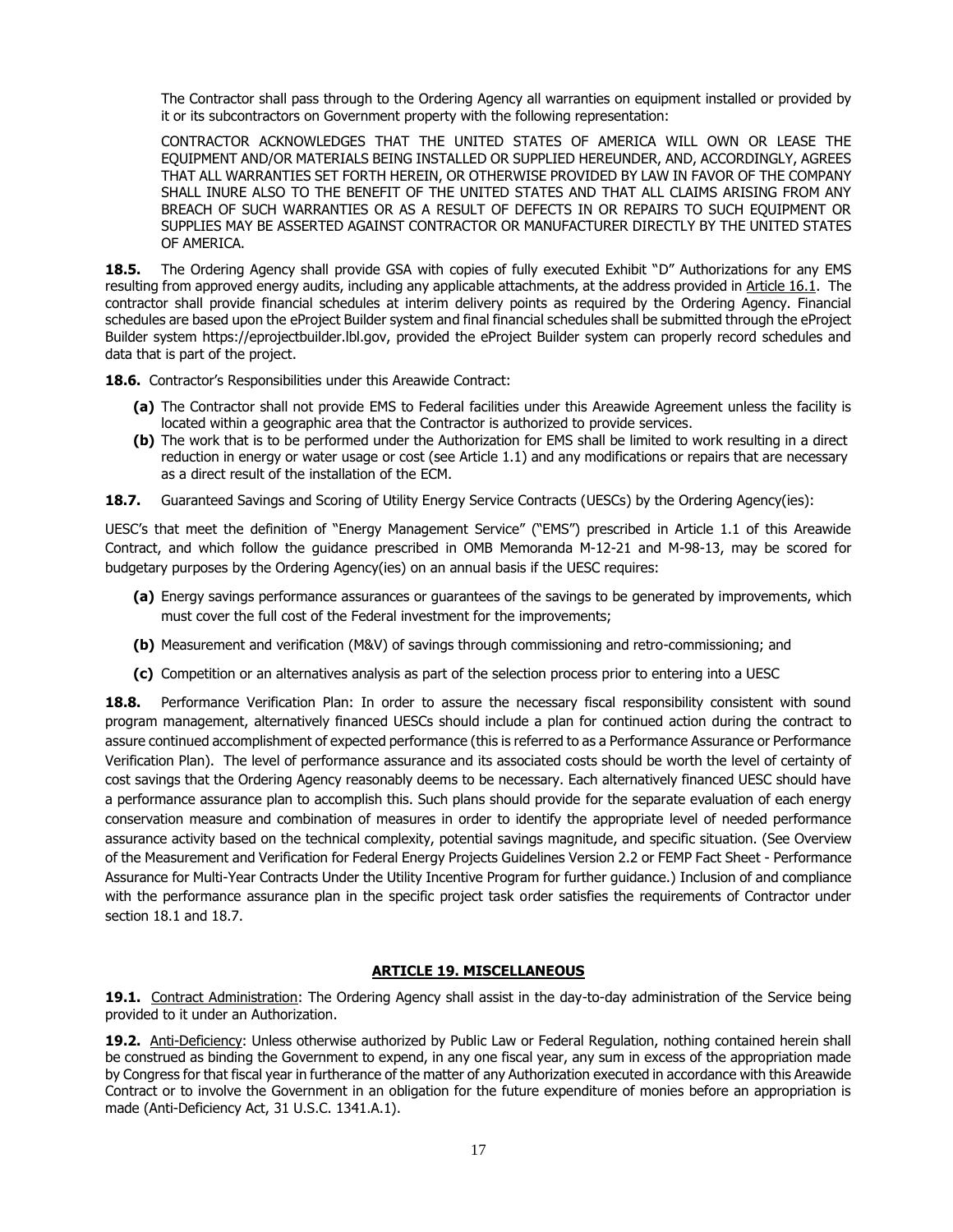**19.3.** Obligation to Serve: Nothing contained in this Areawide Contract shall obligate the Contractor to take any action which it may consider to be detrimental to its obligations as a public utility.

**19.4** Term of Authorizations: It is recognized that during the Term of this Areawide Contract, situations and/or requirements may arise where it may be desirable that the term of service to an Ordering Agency's facility extend beyond the Term of this Areawide Contract. In such event, the Authorization involved may specify a term extending beyond the Term of this Areawide Contract, provided that it is within the contracting authority of the Ordering Agency and appropriate termination liability provisions have been negotiated between the Contractor and Ordering Agency to address unamortized balances for connection charges and/or financing charges associated with EMS projects.

**19.5.** Indemnification: Any indemnification language contained in standard form agreements executed between the Ordering Agency and the Contractor shall be binding upon the Federal Government only to the extent authorized by law, such as the Federal Torts Claims Act.

**19.6.** Authorization Procedure: The execution of an Authorization by Contractor and an Ordering Agency shall not supersede a previously executed Authorization addressing the same service unless specifically stated. Allowable terms of Authorizations shall be consistent with the guidance and policy set forth in Article 2.2 of this Areawide contract.

**19.7.** Construction Wage Rate Requirements: Since this Areawide Contract does not involve the regulated utility company performing on a Federally funded or assisted contract for the construction, alteration, or repair of a public work and/or public facility, the Construction Wage Rate Requirements (previously known as the Davis Bacon Act) do not apply to the work to be performed by the regulated utility company in connection with the provision of regulated utility services. However, if a determination by the Department of Labor (DOL) differs, the regulated utility company will be solely responsible for any financial liability for any contrary determination by DOL.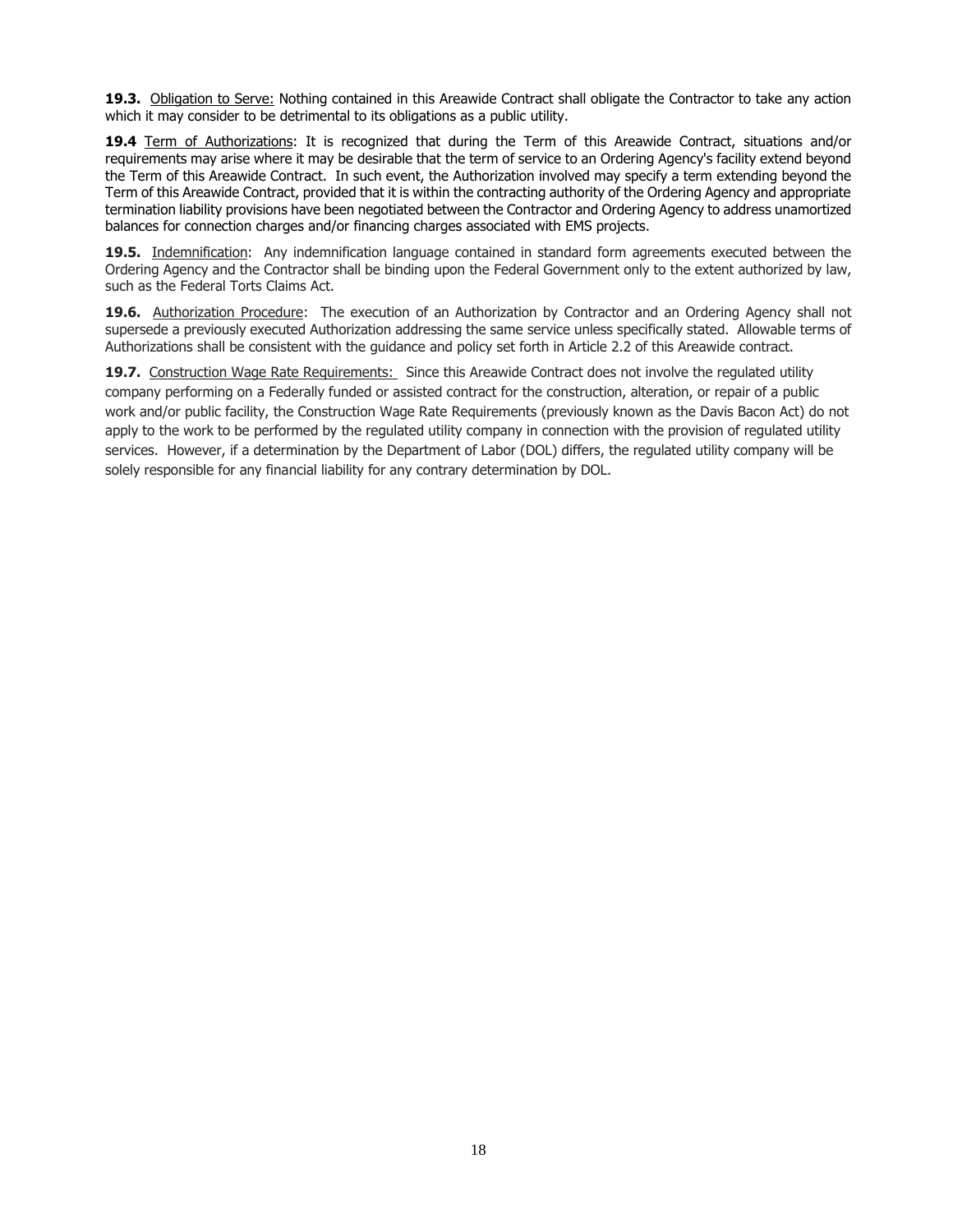<span id="page-18-0"></span>IN WITNESS WHEREOF, the parties have executed this Areawide Contract as of the day and the year first above written.

> **UNITED STATES OF AMERICA** Acting through the Administrator of General Services

By:  $\frac{\text{ATKINSON}}{\text{Date: } 2021.05.2016.43:52-04'00'}}$ Ebony Atkinson EBONY Digitally signed by EBONY ATKINSON Date: 2021.05.20 16:43:52 -04'00'

GSA, PBS, Energy Division Contracting Officer

ATTEST:

 $By:$ 

 Kijuana Young GSA, PBS, Energy Division

**Consolidated Edison Company of New York, Inc.**

By:  $\frac{f(x,y) \sim y}{\sqrt{2\pi}}$ Leonard Singh Title: Senior Vice President

ATTEST:

By:  $\omega$   $\omega$   $\alpha$ 

Sylvia Dooley Title: Corporate Secretary and Vice President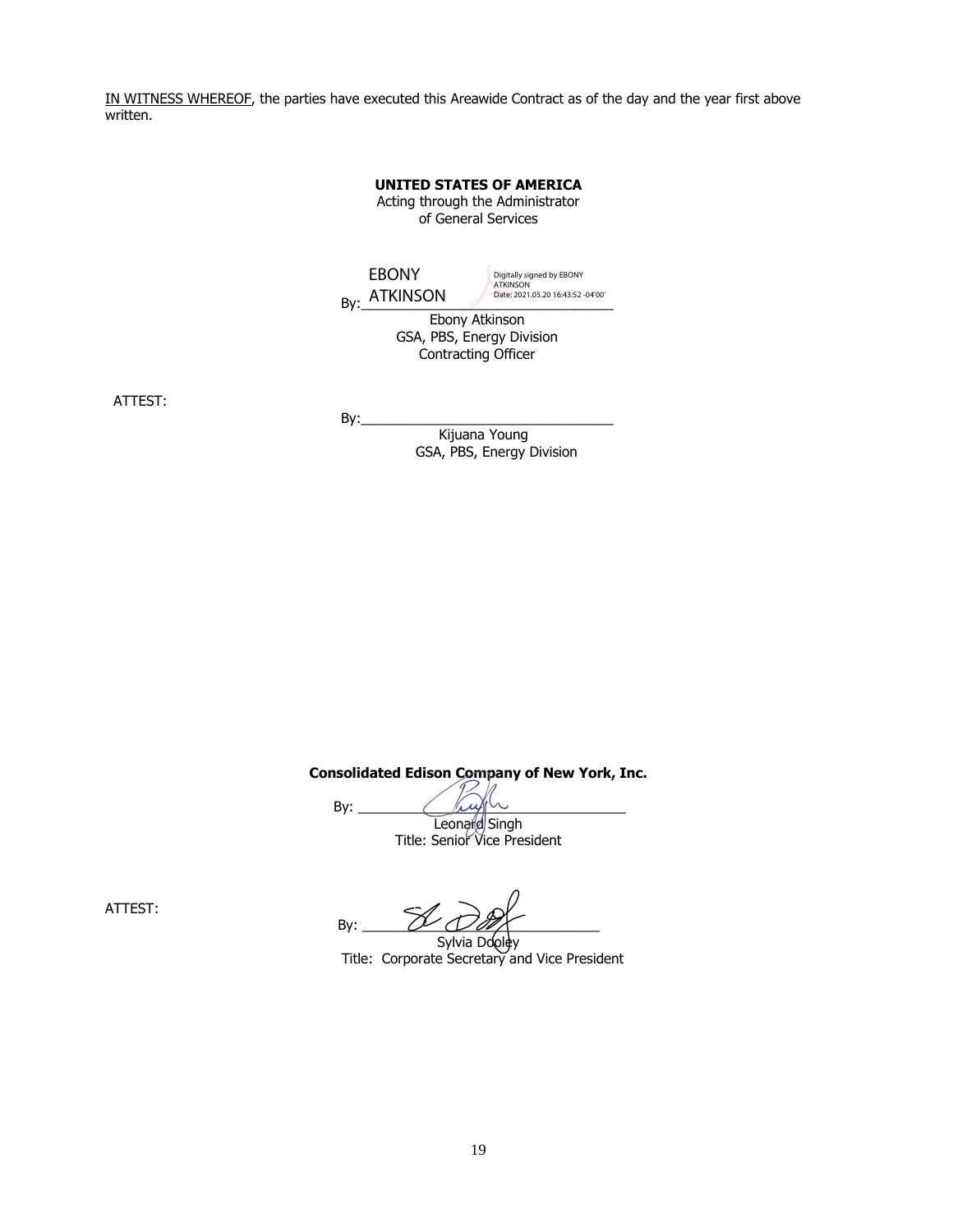# **CERTIFICATE**

I, Sylvia Dooley, certify that I am Corporate Secretary and Vice President of Consolidated Edison Company of New York, Inc., named as Contractor in the negotiated Areawide Public Utility Contract No. 47PA0421D0022; that Leonard Singh, who signed said Areawide Public Utility Contract on behalf of the Contractor, was then Senior Vice President of said Contractor; and that said Areawide Public Utility Contract was duly signed for and on behalf of said Contractor and is within the scope of its corporate powers.

 $151 - 800$ 

(Corporate Seal)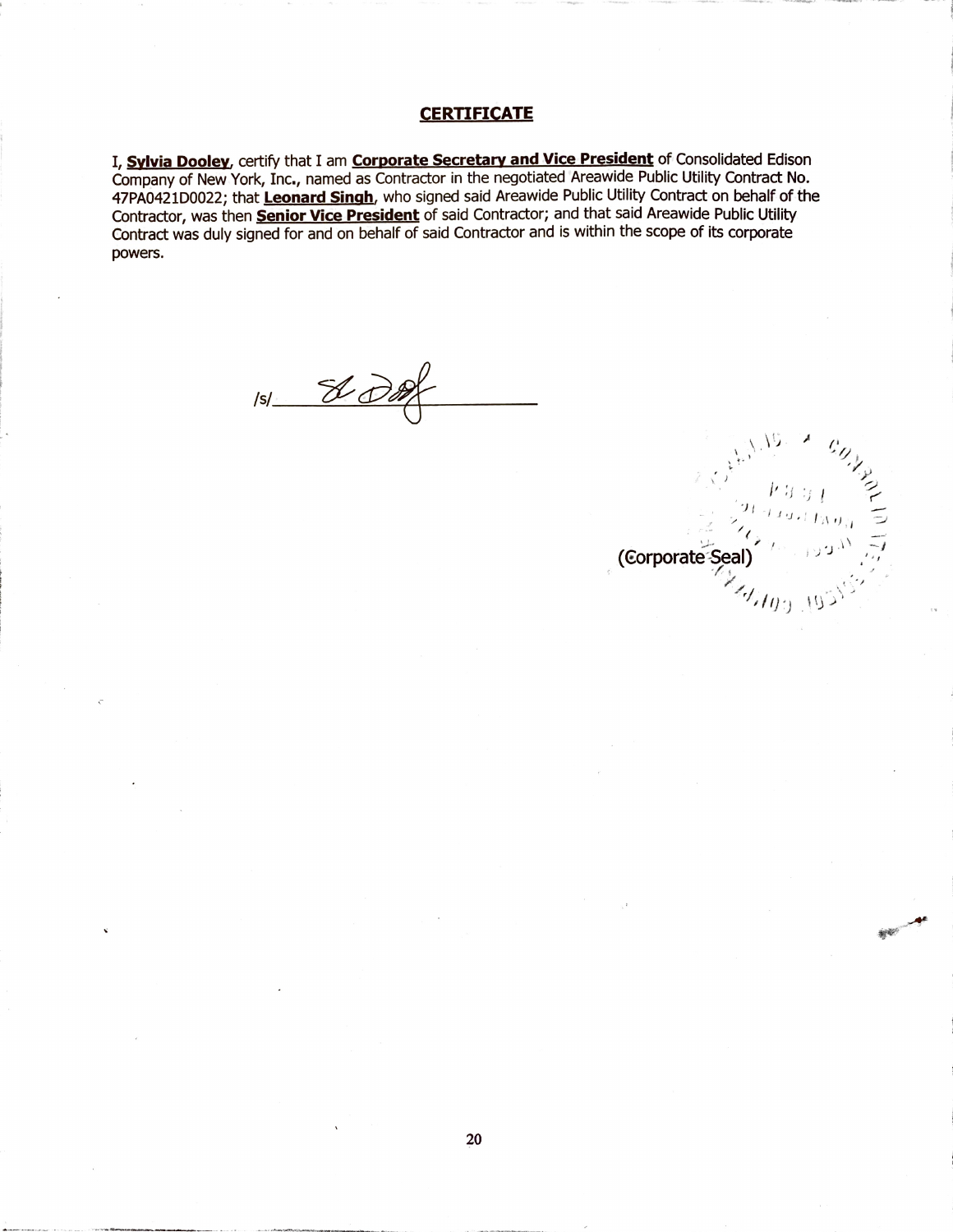# **EXHIBIT "A"**

| <b>Consolidated Edison Company of New York, Inc.</b><br>AUTHORIZATION FOR ELECTRIC SERVICE, CHANGE IN ELECTRIC SERVICE, OR DISCONNECTION AND/OR<br>TERMINATION OF ELECTRIC SERVICE UNDER<br><b>AREAWIDE CONTRACT NO. 47PA0421D0022</b>                                                                                                                                                                                                                                                                                                                            |  |
|-------------------------------------------------------------------------------------------------------------------------------------------------------------------------------------------------------------------------------------------------------------------------------------------------------------------------------------------------------------------------------------------------------------------------------------------------------------------------------------------------------------------------------------------------------------------|--|
| Ordering Agency: New York Changes and Changes and Changes and Changes and Changes and Changes and Changes and Changes and Changes and Changes and Changes and Changes and Changes and Changes and Changes and Changes and Chan                                                                                                                                                                                                                                                                                                                                    |  |
|                                                                                                                                                                                                                                                                                                                                                                                                                                                                                                                                                                   |  |
| Pursuant to Areawide Contract No. 47PA0421D0022 between the Contractor and the United States Government and subject<br>to all the provisions thereof, service to the United States Government under such contract shall be rendered or modified as hereinafter<br>stated. Areawide Contract Articles 2 and 4 shall be followed for the initiation of service under this contract.                                                                                                                                                                                 |  |
|                                                                                                                                                                                                                                                                                                                                                                                                                                                                                                                                                                   |  |
|                                                                                                                                                                                                                                                                                                                                                                                                                                                                                                                                                                   |  |
| NATURE OF SERVICE: □ Connect, □ Change, □ Disconnect, □ Continue Service,<br>$\Box$ Line Extension, Alteration, Relocation, or Reinforcement, $\Box$ Special Facilities                                                                                                                                                                                                                                                                                                                                                                                           |  |
| OTHER TERMS AND CONDITIONS:                                                                                                                                                                                                                                                                                                                                                                                                                                                                                                                                       |  |
| Attach any other relevant terms and conditions under which service will be provided.                                                                                                                                                                                                                                                                                                                                                                                                                                                                              |  |
| CONNECTION: If this exhibit is used for connection of utility service, the connection charges established in Consolidated Edison<br>Company of New York, Inc. tariffs shall apply. If "Connect" is selected above, the estimated connection charges shall be included in<br>the executed Exhibit.                                                                                                                                                                                                                                                                 |  |
| Estimated Connection Charges \$                                                                                                                                                                                                                                                                                                                                                                                                                                                                                                                                   |  |
|                                                                                                                                                                                                                                                                                                                                                                                                                                                                                                                                                                   |  |
| TERM OF SERVICE: From ________________________through ____________________.<br>SERVICE HEREUNDER SHALL BE UNDER RATE SCHEDULE NO. __________________________*, Hereafter amended or modified by                                                                                                                                                                                                                                                                                                                                                                   |  |
| the regulatory body having jurisdiction. (see Article 5 of this contract.)<br>ESTIMATED ANNUAL ENERGY USAGE: ___________________KWH,  ESTIMATED DEMAND:___________________KW                                                                                                                                                                                                                                                                                                                                                                                      |  |
| ESTIMATED ANNUAL SERVICE COST: \$                                                                                                                                                                                                                                                                                                                                                                                                                                                                                                                                 |  |
| ESTIMATED CONNECTION/SPECIAL FACILITIES CHARGE: \$_________________________________(if applicable) **<br>ACCOUNTING AND APPROPRIATION DATA FOR SERVICE: _________________________________                                                                                                                                                                                                                                                                                                                                                                         |  |
|                                                                                                                                                                                                                                                                                                                                                                                                                                                                                                                                                                   |  |
| CLAUSES INCORPORATED BY REFERENCE (Check applicable clauses):                                                                                                                                                                                                                                                                                                                                                                                                                                                                                                     |  |
| 52.211-10 Commencement, Prosecution and Completion of Work (APR 1984)<br>$\frac{1}{2}$ —<br>52.236-5 Material and Workmanship (APR 1984)<br>2)<br>3)<br>52.241-3 Scope and Duration of Contract (FEB 1995)<br>$\begin{pmatrix} 4 \\ 5 \\ 6 \end{pmatrix}$<br>52.241-5 Contractor's Facilities (FEB 1995)<br>52.241-6 Service Provisions (FEB 1995)<br>52.241-11 Multiple Service Locations (FEB 1995)<br>$\overline{z}$<br>52.249-_ Default (_____________) (Specify appropriate Clause)<br>8)<br>52.241-12 Nonrefundable, Nonrecurring Service charge (FEB 1995) |  |
| BILLS WILL BE RENDERED TO THE ORDERING AGENCY FOR PAYMENT AT THE FOLLOWING ADDRESS:                                                                                                                                                                                                                                                                                                                                                                                                                                                                               |  |
| in copies.                                                                                                                                                                                                                                                                                                                                                                                                                                                                                                                                                        |  |

The foregoing shall be effective upon the return of the fully executed original Authorization by the Contractor to the ordering Agency.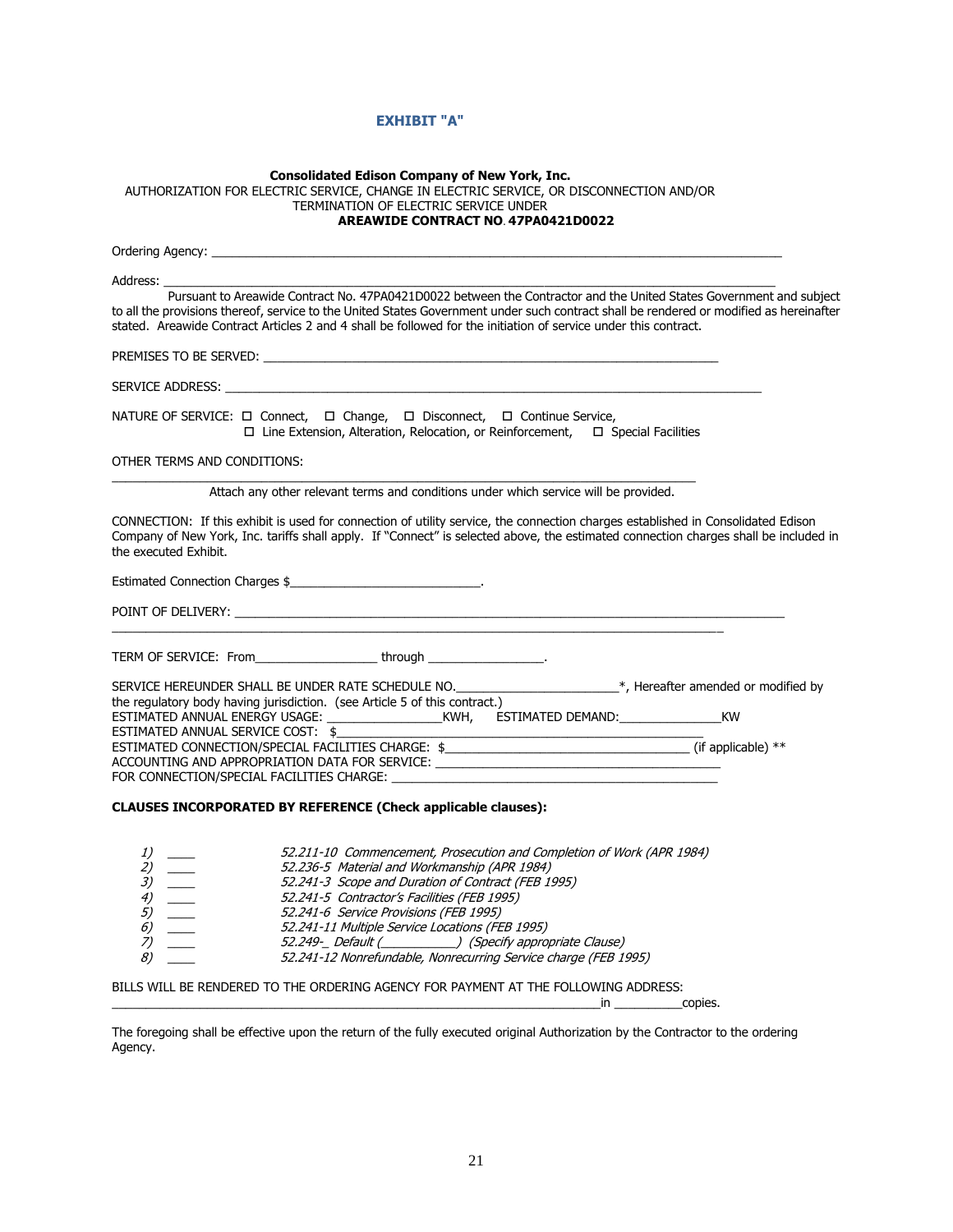#### **Exhibit A (Cont'd)**

The Ordering Agency is hereby advised that it may sign up to receive notices of the Contractor's filing of applications for change in rates or terms and conditions of Service with the New York Public Service Commission ("NYPSC") and the approvals of such changes by the NYPSC at [https://www3.dps.ny.gov/.](https://www3.dps.ny.gov/) The Ordering Agency may view FERC materials at [https://ferc.gov/ferc](https://ferc.gov/ferc-online/overview)[online/overview.](https://ferc.gov/ferc-online/overview)

ACCEPTED:

|                             | <b>Consolidated Edison Company of New York, Inc.</b> |  |
|-----------------------------|------------------------------------------------------|--|
| (Ordering Agency)           | (Contractor)                                         |  |
| <b>Authorized Signature</b> | Authorized Signature                                 |  |
|                             |                                                      |  |
|                             |                                                      |  |

\* Include a reference to the applicable rate schedule and attach a copy of such schedule.

\*\* If necessary, attach and make part hereof supplemental agreements or sheets that cover required connection or extension charges and special facilities or service arrangements. (See Article 5 of this Contract for instructions.)

**NOTE:** A fully executed copy of this Authorization shall be transmitted by the Ordering Agency to U. S. General Services Administration, PBS, Office of Facilities Management, Energy Division, 1800 F Street, NW, Washington, DC 20405 or via email at [energy@gsa.gov](file://///Ecoh2s-fs02.ent.ds.gsa.gov/pbs_user2$/KijuanaNYoung/energy@gsa.gov)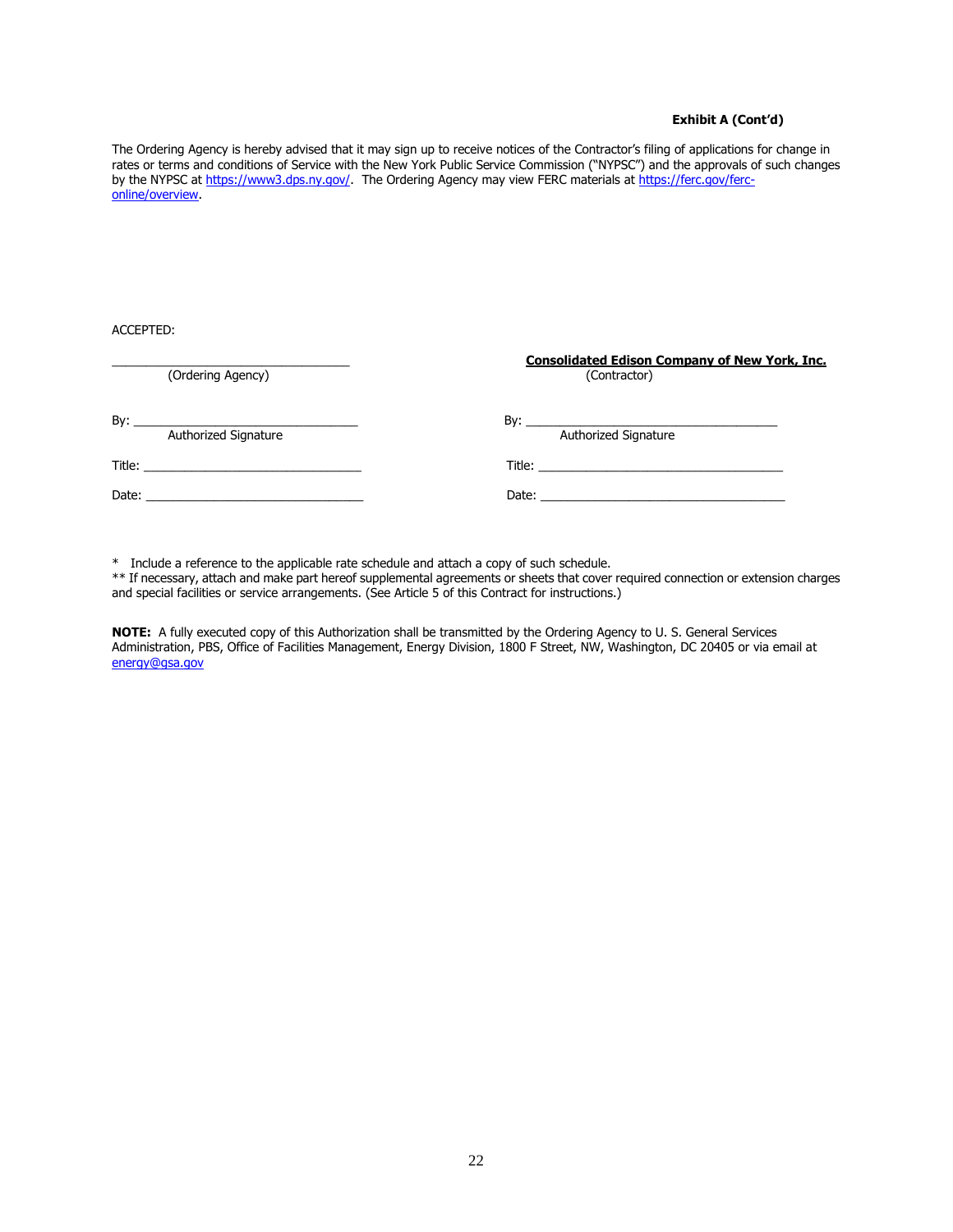#### **EXHIBIT "B"**

#### **Consolidated Edison Company of New York, Inc.**

AUTHORIZATION FOR NATURAL GAS SERVICE, CHANGE IN NATURAL GAS SERVICE, OR DISCONNECTION OF NATURAL GAS

| <b>SERVICE UNDER</b> |  |
|----------------------|--|
|----------------------|--|

# **CONTRACT NO. 47PA0421D0022** Ordering Agency: \_\_\_\_\_\_\_\_\_\_\_\_\_\_\_\_\_\_\_\_\_\_\_\_\_\_\_\_\_\_\_\_\_\_\_\_\_\_\_\_\_\_\_\_\_\_\_\_\_\_\_\_\_\_\_\_\_\_\_\_\_\_\_\_\_\_\_\_\_\_\_\_\_\_\_\_\_\_\_\_\_\_\_\_\_\_\_\_\_\_ Address: \_\_\_\_\_\_\_\_\_\_\_\_\_\_\_\_\_\_\_\_\_\_\_\_\_\_\_\_\_\_\_\_\_\_\_\_\_\_\_\_\_\_\_\_\_\_\_\_\_\_\_\_\_\_\_\_\_\_\_\_\_\_\_\_\_\_\_\_\_\_\_\_\_\_\_\_\_\_\_\_\_\_\_\_\_\_\_\_\_\_\_\_\_\_\_\_\_ Pursuant to Contract No. 47PA0421D0022 between the Contractor and the United States Government and subject to all the provisions thereof, service to the United States Government under such contract shall be rendered or modified as hereinafter stated. Areawide Contract Articles 2 and 4 shall be followed for the initiation of service under this contract. PREMISES TO BE SERVED: SERVICE ADDRESS: NATURE OF SERVICE:  $\Box$  Connect,  $\Box$  Change  $\Box$  Disconnect  $\Box$  Continue Service,  $\Box$  Line Extension, Alteration, Relocation, or Reinforcement  $\Box$  Special Facilities OTHER TERMS AND CONDITIONS: Attach any other relevant terms and conditions under which service will be provided. CONNECTION: If this Authorization is used for connection of utility service, the connection charges established in Consolidated Edison Company of New York, Inc. tariffs shall apply. If "Connect" is selected above, the estimated connection charges shall be included in the executed Authorization. Estimated Connection Charges \$ POINT OF DELIVERY:  $\mathcal{L}_\mathcal{L} = \{ \mathcal{L}_\mathcal{L} = \{ \mathcal{L}_\mathcal{L} = \{ \mathcal{L}_\mathcal{L} = \{ \mathcal{L}_\mathcal{L} = \{ \mathcal{L}_\mathcal{L} = \{ \mathcal{L}_\mathcal{L} = \{ \mathcal{L}_\mathcal{L} = \{ \mathcal{L}_\mathcal{L} = \{ \mathcal{L}_\mathcal{L} = \{ \mathcal{L}_\mathcal{L} = \{ \mathcal{L}_\mathcal{L} = \{ \mathcal{L}_\mathcal{L} = \{ \mathcal{L}_\mathcal{L} = \{ \mathcal{L}_\mathcal{$ TERM OF SERVICE: From\_\_\_\_\_\_\_\_\_\_\_\_\_\_\_\_\_\_ through \_\_\_\_\_\_\_\_\_\_\_\_\_\_\_\_\_. SERVICE HEREUNDER SHALL BE UNDER RATE SCHEDULE NO. \_\_\_\_\_\_\_\_\_\_\_\_\_\_\_\_\_\_\_\_\_\_\_\_\*, Hereafter amended or modified by the regulatory body having jurisdiction. (see article 5 of this contract.) ESTIMATED ANNUAL ENERGY USAGE: \_\_\_\_\_\_\_\_\_\_\_\_\_\_\_\_\_KWH, ESTIMATED DEMAND:\_\_\_\_\_\_\_\_\_\_\_\_\_\_\_KW ESTIMATED ANNUAL SERVICE COST: \$\_\_\_\_\_\_\_\_\_\_\_\_\_\_\_\_\_\_\_\_\_\_\_\_\_\_\_\_\_\_\_\_\_\_\_\_\_\_\_\_\_\_\_\_\_\_\_\_\_\_\_\_\_\_ ESTIMATED CONNECTION/SPECIAL FACILITIES CHARGE: \$ ACCOUNTING AND APPROPRIATION DATA FOR SERVICE: \_\_\_\_\_\_\_\_\_\_\_\_\_\_\_\_\_\_\_\_\_\_\_\_\_\_\_\_\_\_\_\_\_ FOR CONNECTION/SPECIAL FACILITIES CHARGE: **CLAUSES INCORPORATED BY REFERENCE (Check applicable clauses):** 1) \_\_\_\_ 52.211-10 Commencement, Prosecution and Completion of Work (APR 1984)<br>2) \_\_\_\_ 52.236-5 Material and Workmanship (APR 1984) 2) \_\_\_\_ 52.236-5 Material and Workmanship (APR 1984) 3) \_\_\_\_ 52.241-3 Scope and Duration of Contract (FEB 1995) 4) \_\_\_\_ 52.241-5 Contractor's Facilities (FEB 1995) 5) \_\_\_\_ 52.241-6 Service Provisions (FEB 1995) 6) \_\_\_\_ 52.241-11 Multiple Service Locations (FEB 1995) 7) \_\_\_\_ 52.249-\_ Default (\_\_\_\_\_\_\_\_\_\_\_) (Specify appropriate Clause) 8) 52.241-12 Nonrefundable, Nonrecurring Service charge (FEB 1995)

BILLS WILL BE RENDERED TO THE ORDERING AGENCY FOR PAYMENT AT THE FOLLOWING ADDRESS:

Agency.

\_\_\_\_\_\_\_\_\_\_\_\_\_\_\_\_\_\_\_\_\_\_\_\_\_\_\_\_\_\_\_\_\_\_\_\_\_\_\_\_\_\_\_\_\_\_\_\_\_\_\_\_\_\_\_\_\_\_\_\_\_\_\_\_\_\_\_\_\_\_\_\_in \_\_\_\_\_\_\_\_\_\_copies. The foregoing shall be effective upon the return of the fully executed original Authorization by the Contractor to the ordering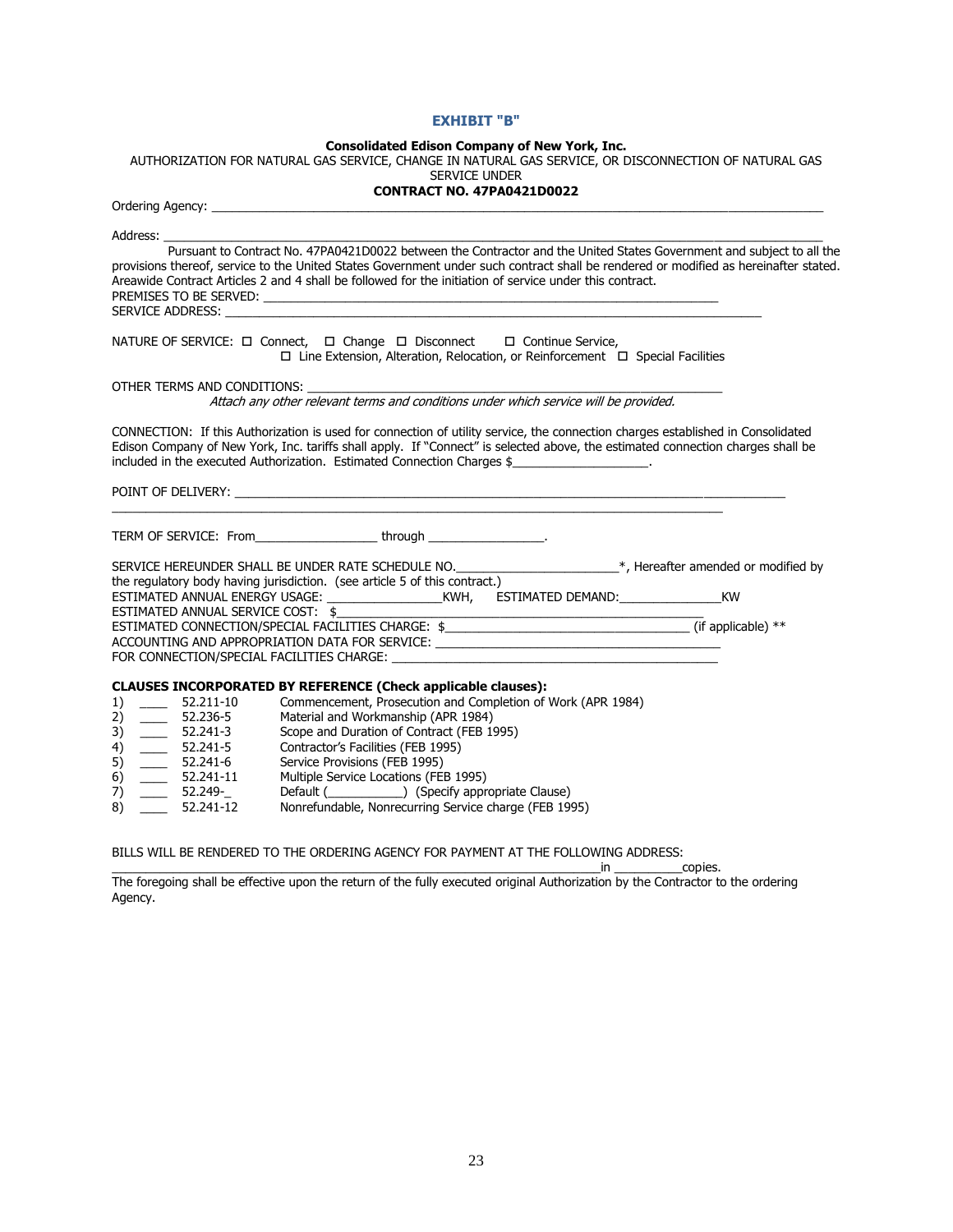#### **Exhibit B (Cont'd)**

The Ordering Agency is hereby advised that it may sign up to receive notices of the Contractor's filing of applications for change in rates or terms and conditions of Service with the New York Public Service Commission ("NYPSC") and the approvals of such changes by the NYPSC at [https://www3.dps.ny.gov/.](https://www3.dps.ny.gov/T) The Ordering Agency may view FERC materials at [https://ferc.gov/ferc](https://ferc.gov/ferc-online/overview)[online/overview.](https://ferc.gov/ferc-online/overview)

ACCEPTED:

|                                                  | <b>Consolidated Edison Company of New York, Inc.</b> |
|--------------------------------------------------|------------------------------------------------------|
| (Ordering Agency)                                | (Contractor)                                         |
| Authorized Signature                             | Authorized Signature                                 |
|                                                  |                                                      |
| Date: <u>___________________________________</u> |                                                      |
|                                                  |                                                      |

\* Include a reference to the applicable rate schedule and attach a copy of such schedule.

\*\* If necessary, attach and make part hereof supplemental agreements or sheets that cover required connection or extension charges and special facilities or service arrangements. (See Article 5 of this Contract for instructions.)

**NOTE:** A fully executed copy of this Authorization shall be transmitted by the ordering Agency to U. S. General Services Administration, PBS, Office of Facilities Management, Energy Division, 1800 F Street, NW, Washington, DC 20405 or via email at [energy@gsa.gov](file://///Ecoh2s-fs02.ent.ds.gsa.gov/pbs_user2$/KijuanaNYoung/energy@gsa.gov)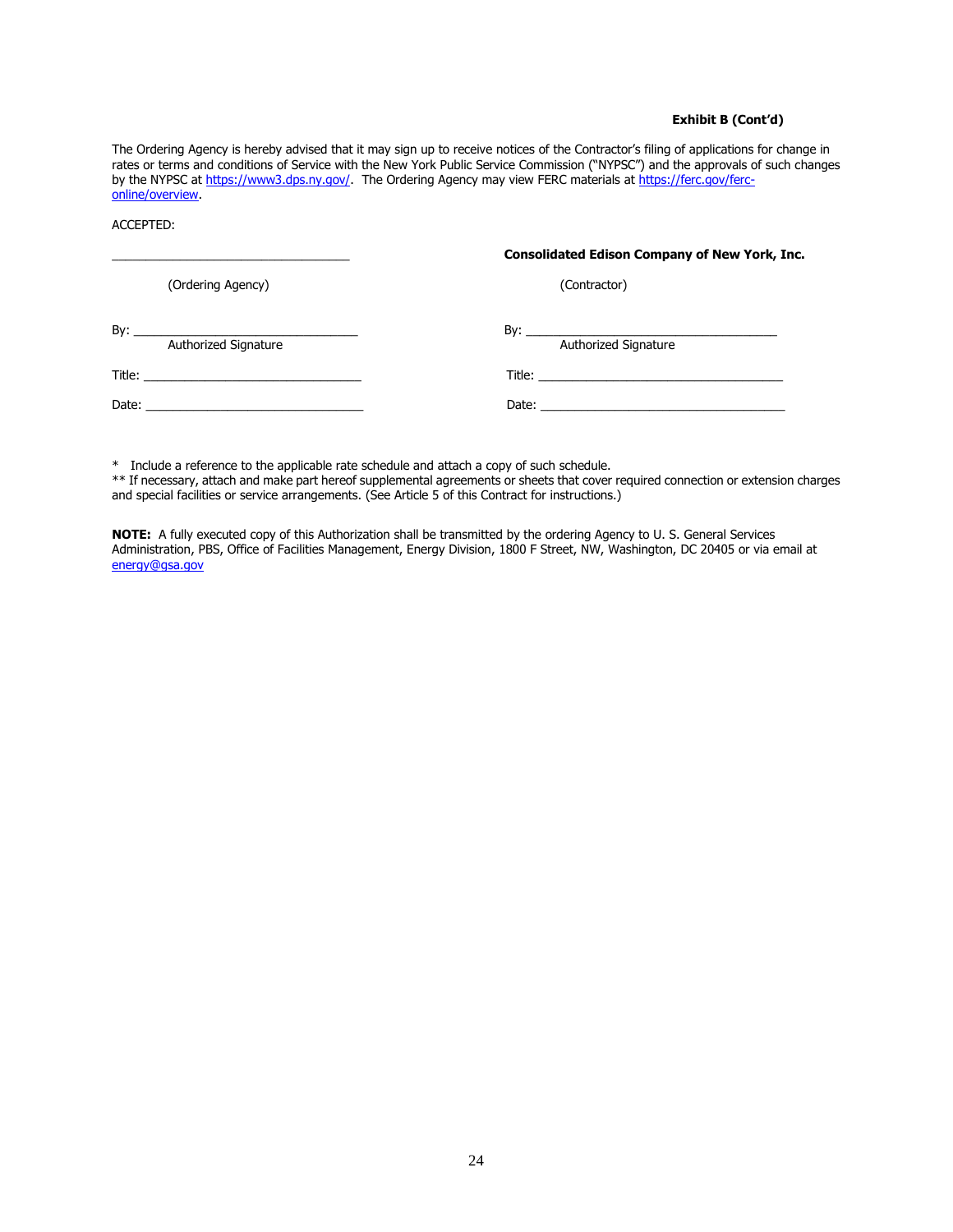## **EXHIBIT "C"**

#### **Consolidated Edison Company of New York, Inc.**

AUTHORIZATION FOR STEAM SERVICE, CHANGE IN STEAM SERVICE, OR DISCONNECTION OF STEAM SERVICE UNDER

|                                      | <b>CONTRACT NO. 47PA0421D0022</b>                                                                                                                                                                                                                                                                                                                                        |  |
|--------------------------------------|--------------------------------------------------------------------------------------------------------------------------------------------------------------------------------------------------------------------------------------------------------------------------------------------------------------------------------------------------------------------------|--|
|                                      | Ordering Agency: <u>contract and a series of the series of the series of the series of the series of the series of the series of the series of the series of the series of the series of the series of the series of the series </u>                                                                                                                                     |  |
|                                      |                                                                                                                                                                                                                                                                                                                                                                          |  |
|                                      | Pursuant to Contract No. 47PA0421D0022 between the Contractor and the United States Government and subject to all the<br>provisions thereof, service to the United States Government under such contract shall be rendered or modified as hereinafter stated.<br>Areawide Contract Articles 2 and 4 shall be followed for the initiation of service under this contract. |  |
|                                      | NATURE OF SERVICE: □ Connect, □ Change □ Disconnect □ Continue Service,<br>$\Box$ Line Extension, Alteration, Relocation, or Reinforcement $\Box$ Special Facilities                                                                                                                                                                                                     |  |
|                                      | OTHER TERMS AND CONDITIONS:<br>Attach any other relevant terms and conditions under which service will be provided.                                                                                                                                                                                                                                                      |  |
|                                      | CONNECTION: If this Authorization is used for connection of utility service, the connection charges established in Consolidated<br>Edison Company of New York, Inc. tariffs shall apply. If "Connect" is selected above, the estimated connection charges shall be<br>included in the executed Authorization. Estimated Connection Charges \$                            |  |
|                                      | POINT OF DELIVERY: Learn and the contract of the contract of the contract of the contract of the contract of the contract of the contract of the contract of the contract of the contract of the contract of the contract of t<br><u> 1989 - Johann Stoff, amerikansk politiker (d. 1989)</u>                                                                            |  |
|                                      | TERM OF SERVICE: From__________________________through _________________________                                                                                                                                                                                                                                                                                         |  |
|                                      | SERVICE HEREUNDER SHALL BE UNDER RATE SCHEDULE NO. _______________________*, Hereafter amended or modified by                                                                                                                                                                                                                                                            |  |
|                                      | the regulatory body having jurisdiction. (see article 5 of this contract.)                                                                                                                                                                                                                                                                                               |  |
|                                      |                                                                                                                                                                                                                                                                                                                                                                          |  |
|                                      | ESTIMATED ANNUAL SERVICE COST: \$                                                                                                                                                                                                                                                                                                                                        |  |
|                                      | ESTIMATED CONNECTION/SPECIAL FACILITIES CHARGE: \$________________________________(if applicable) **<br>ACCOUNTING AND APPROPRIATION DATA FOR SERVICE: __________________________________                                                                                                                                                                                |  |
|                                      |                                                                                                                                                                                                                                                                                                                                                                          |  |
|                                      |                                                                                                                                                                                                                                                                                                                                                                          |  |
|                                      | <b>CLAUSES INCORPORATED BY REFERENCE (Check applicable clauses):</b>                                                                                                                                                                                                                                                                                                     |  |
|                                      | Commencement, Prosecution and Completion of Work (APR 1984)                                                                                                                                                                                                                                                                                                              |  |
| 10) 52.236-5                         | Material and Workmanship (APR 1984)                                                                                                                                                                                                                                                                                                                                      |  |
| $11)$ 52.241-3                       | Scope and Duration of Contract (FEB 1995)                                                                                                                                                                                                                                                                                                                                |  |
| 12) 52.241-5                         | Contractor's Facilities (FEB 1995)                                                                                                                                                                                                                                                                                                                                       |  |
| 13) 52.241-6                         | Service Provisions (FEB 1995)                                                                                                                                                                                                                                                                                                                                            |  |
| 14) 52.241-11                        | Multiple Service Locations (FEB 1995)                                                                                                                                                                                                                                                                                                                                    |  |
| 15) ____ 52.249-_<br>$16)$ 52.241-12 | Nonrefundable, Nonrecurring Service charge (FEB 1995)                                                                                                                                                                                                                                                                                                                    |  |
|                                      |                                                                                                                                                                                                                                                                                                                                                                          |  |

BILLS WILL BE RENDERED TO THE ORDERING AGENCY FOR PAYMENT AT THE FOLLOWING ADDRESS:

 $\_$ in  $\_$   $\_$  copies.

The foregoing shall be effective upon the return of the fully executed original Authorization by the Contractor to the ordering Agency.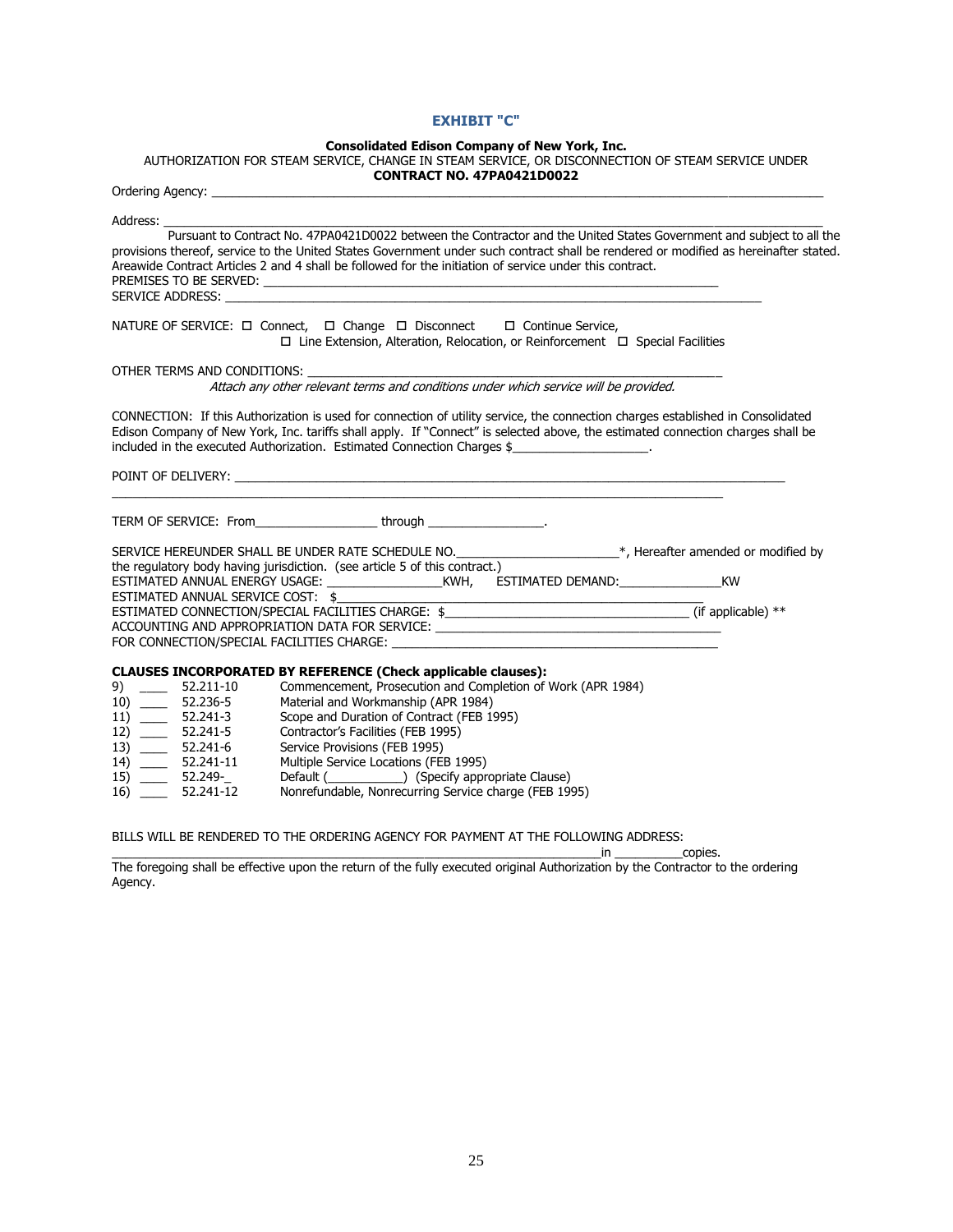#### **Exhibit C (Cont'd)**

The Ordering Agency is hereby advised that it may sign up to receive notices of the Contractor's filing of applications for change in rates or terms and conditions of Service with the New York Public Service Commission ("NYPSC") and the approvals of such changes by the NYPSC at [https://www3.dps.ny.gov/.](https://www3.dps.ny.gov/) The Ordering Agency may view FERC materials at [https://ferc.gov/ferc](https://ferc.gov/ferc-online/overview)[online/overview.](https://ferc.gov/ferc-online/overview)

ACCEPTED:

|                      | <b>Consolidated Edison Company of New York, Inc.</b> |
|----------------------|------------------------------------------------------|
| (Ordering Agency)    | (Contractor)                                         |
| Authorized Signature | Authorized Signature                                 |
|                      |                                                      |
|                      |                                                      |
|                      |                                                      |

\* Include a reference to the applicable rate schedule and attach a copy of such schedule.

\*\* If necessary, attach and make part hereof supplemental agreements or sheets that cover required connection or extension charges and special facilities or service arrangements. (See Article 5 of this Areawide Contract for instructions.)

**NOTE:** A fully executed copy of this Authorization shall be transmitted by the ordering Agency to U. S. General Services Administration, PBS, Office of Facilities Management, Energy Division, 1800 F Street, NW, Washington, DC 20405 or via email at [energy@gsa.gov](file://///Ecoh2s-fs02.ent.ds.gsa.gov/pbs_user2$/KijuanaNYoung/energy@gsa.gov)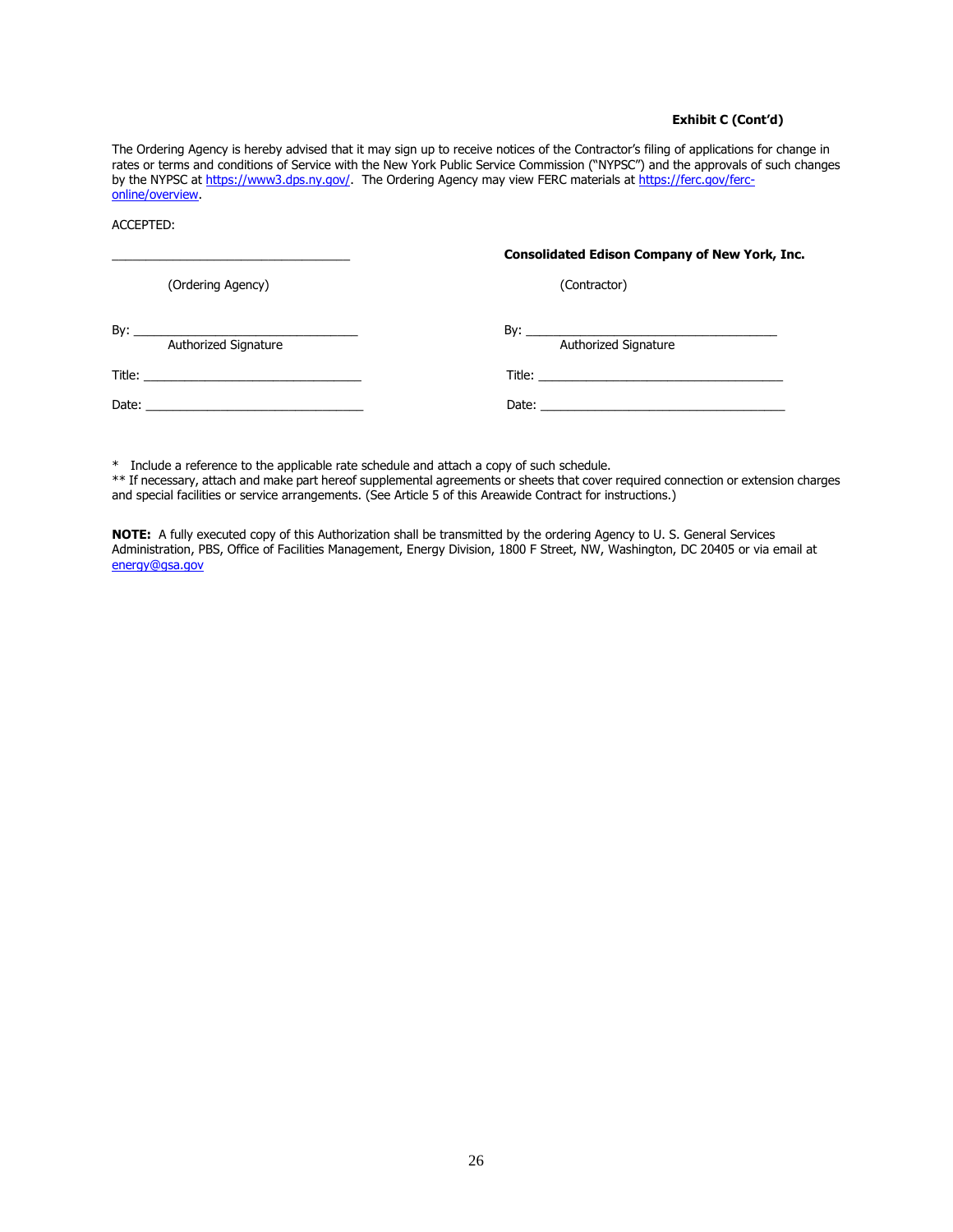# **EXHIBIT "D"**

|                                                                                                                                                                                                                               | AUTHORIZATION FOR ENERGY MANAGEMENT SERVICE, OR DISCONNECTION OF ENERGY MANAGEMENT SERVICE                                                                                                                                                 | <b>Consolidated Edison Company of New York, Inc.</b>                                                                               |                                                                                                                                                                                                                                                                                                                                                                                                                                                                                                                                       |
|-------------------------------------------------------------------------------------------------------------------------------------------------------------------------------------------------------------------------------|--------------------------------------------------------------------------------------------------------------------------------------------------------------------------------------------------------------------------------------------|------------------------------------------------------------------------------------------------------------------------------------|---------------------------------------------------------------------------------------------------------------------------------------------------------------------------------------------------------------------------------------------------------------------------------------------------------------------------------------------------------------------------------------------------------------------------------------------------------------------------------------------------------------------------------------|
|                                                                                                                                                                                                                               |                                                                                                                                                                                                                                            | <b>CONTRACT NO. 47PA0421D0022</b>                                                                                                  |                                                                                                                                                                                                                                                                                                                                                                                                                                                                                                                                       |
|                                                                                                                                                                                                                               | Ordering Agency: et al. 2014 and 2014 and 2014 and 2014 and 2014 and 2014 and 2014 and 2014 and 2014 and 2014                                                                                                                              |                                                                                                                                    |                                                                                                                                                                                                                                                                                                                                                                                                                                                                                                                                       |
|                                                                                                                                                                                                                               | Address: the contract of the contract of the contract of the contract of the contract of the contract of the contract of the contract of the contract of the contract of the contract of the contract of the contract of the c             |                                                                                                                                    |                                                                                                                                                                                                                                                                                                                                                                                                                                                                                                                                       |
| agreement.                                                                                                                                                                                                                    |                                                                                                                                                                                                                                            |                                                                                                                                    | Pursuant to Contract No. 47PA0421D0022 between the Contractor and the United States Government and subject to all the<br>provisions thereof, service to the United States Government under such contract shall be rendered and subject to all the provisions<br>thereof. This Authorization for Energy Management Services (EMS) including any attachments listed below and any FAR provisions<br>checked below and incorporated herein by reference, shall together with the referenced Areawide Contract form one single integrated |
|                                                                                                                                                                                                                               | PREMISES TO BE SERVED: Network and the service of the service of the service of the service of the service of the service of the service of the service of the service of the service of the service of the service of the ser             |                                                                                                                                    |                                                                                                                                                                                                                                                                                                                                                                                                                                                                                                                                       |
|                                                                                                                                                                                                                               | SERVICE ADDRESS: New York Service and Service and Service and Service and Service and Service and Service and                                                                                                                              |                                                                                                                                    |                                                                                                                                                                                                                                                                                                                                                                                                                                                                                                                                       |
| NATURE OF SERVICE: □ Preliminary Energy Audit                                                                                                                                                                                 | □ EMS Engineering and Design<br>□ Demand Side Management (DSM) Project □ Other (See Remarks Below)                                                                                                                                         | □ Comprehensive Energy Audit<br>$\square$ EMS Installation                                                                         |                                                                                                                                                                                                                                                                                                                                                                                                                                                                                                                                       |
|                                                                                                                                                                                                                               | AUTHORITY OF THE NEW YORK PUBLIC SERVICE COMMISSION.                                                                                                                                                                                       |                                                                                                                                    | IF ANY REGULATED SERVICES ARE PROVIDED UNDER THIS AUTHORIZATION, SUCH SERVICES SHALL BE SUBJECT TO THE                                                                                                                                                                                                                                                                                                                                                                                                                                |
|                                                                                                                                                                                                                               |                                                                                                                                                                                                                                            |                                                                                                                                    |                                                                                                                                                                                                                                                                                                                                                                                                                                                                                                                                       |
| PROJECT COST: THE STATE OF THE STATE OF THE STATE OF THE STATE OF THE STATE OF THE STATE OF THE STATE OF THE STATE OF THE STATE OF THE STATE OF THE STATE OF THE STATE OF THE STATE OF THE STATE OF THE STATE OF THE STATE OF |                                                                                                                                                                                                                                            |                                                                                                                                    |                                                                                                                                                                                                                                                                                                                                                                                                                                                                                                                                       |
|                                                                                                                                                                                                                               | ACCOUNTING AND APPROPRIATION DATA: NAMEL AND THE STATE OF STATES AND APPROPRIATION DATA:                                                                                                                                                   |                                                                                                                                    |                                                                                                                                                                                                                                                                                                                                                                                                                                                                                                                                       |
| <b>List of Attachments:</b>                                                                                                                                                                                                   |                                                                                                                                                                                                                                            |                                                                                                                                    |                                                                                                                                                                                                                                                                                                                                                                                                                                                                                                                                       |
| $\Box$ General Conditions                                                                                                                                                                                                     | □ Payment Provisions                                                                                                                                                                                                                       | $\Box$ Special Requirements                                                                                                        | □ Economic Analysis                                                                                                                                                                                                                                                                                                                                                                                                                                                                                                                   |
| □ Facility/Site Plans                                                                                                                                                                                                         | □ Historical Data                                                                                                                                                                                                                          | $\Box$ Utility Usage History                                                                                                       | □ ECP Feasibility Study                                                                                                                                                                                                                                                                                                                                                                                                                                                                                                               |
| $\Box$ Design Drawings<br>$\Box$ Other:                                                                                                                                                                                       | □ Design Specifications                                                                                                                                                                                                                    | $\Box$ Certifications                                                                                                              | □ Commission Schedules                                                                                                                                                                                                                                                                                                                                                                                                                                                                                                                |
| $(1)$ 52.204-9<br>$(2)$ 52.215-2                                                                                                                                                                                              | CLAUSES INCORPORATED BY REFERENCE AND MISCELLANEOUS PROVISIONS (Check applicable clauses):<br>Audit and Records - Negotiation (OCT 2010)<br>Subcontractor Certified Cost or Pricing Data (OCT 2010)<br>Integrity of Unit Prices (OCT 2010) | Personal Identity Verification of Contractor Personnel (JAN 2011)<br>Price Reduction for Defective Cost or Pricing Data (AUG 2011) |                                                                                                                                                                                                                                                                                                                                                                                                                                                                                                                                       |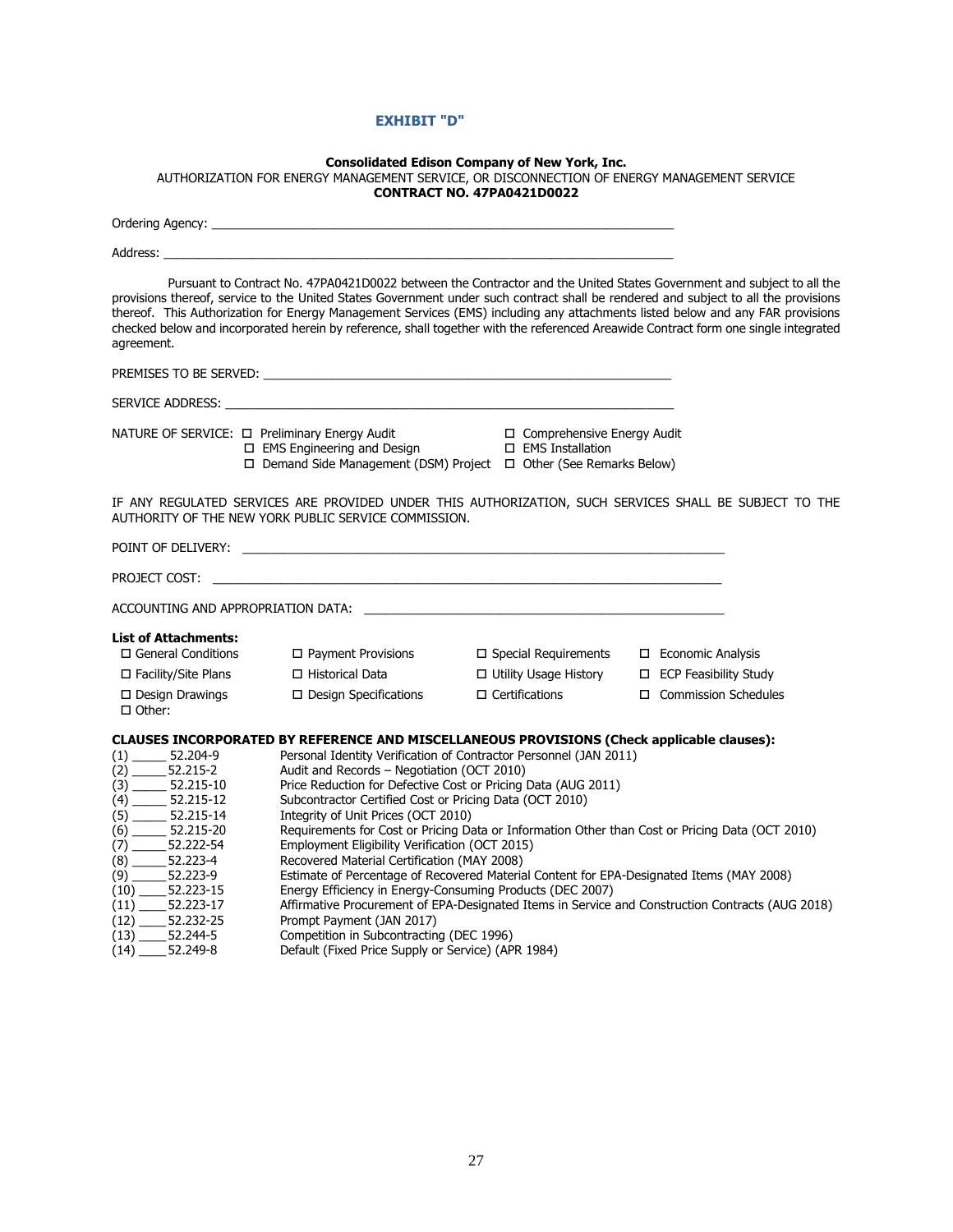#### **Exhibit D (Cont'd)**

In addition, the Contracting Officer negotiating the terms and conditions under this Authorization may supplement, with written agreement from the Contractor, the above clauses with clauses of the appropriate type of contract.

REMARKS:

ACCEPTED:

|                                                     | <b>Consolidated Edison Company of New York, Inc.</b> |
|-----------------------------------------------------|------------------------------------------------------|
| (Ordering Agency)                                   | (Contractor)                                         |
| Authorized Signature                                | Authorized Signature                                 |
| Title: ___ <b>____________________________</b> ____ |                                                      |
| Date: <u>_________________________________</u>      |                                                      |
|                                                     |                                                      |

**NOTE:** A fully executed copy of this Authorization shall be transmitted by the ordering Agency to U. S. General Services Administration, Public Building Service, Office of Facilities Management, Energy Division, 1800 F Street, NW, Washington, DC 20405 or via email at **energy@gsa.gov**